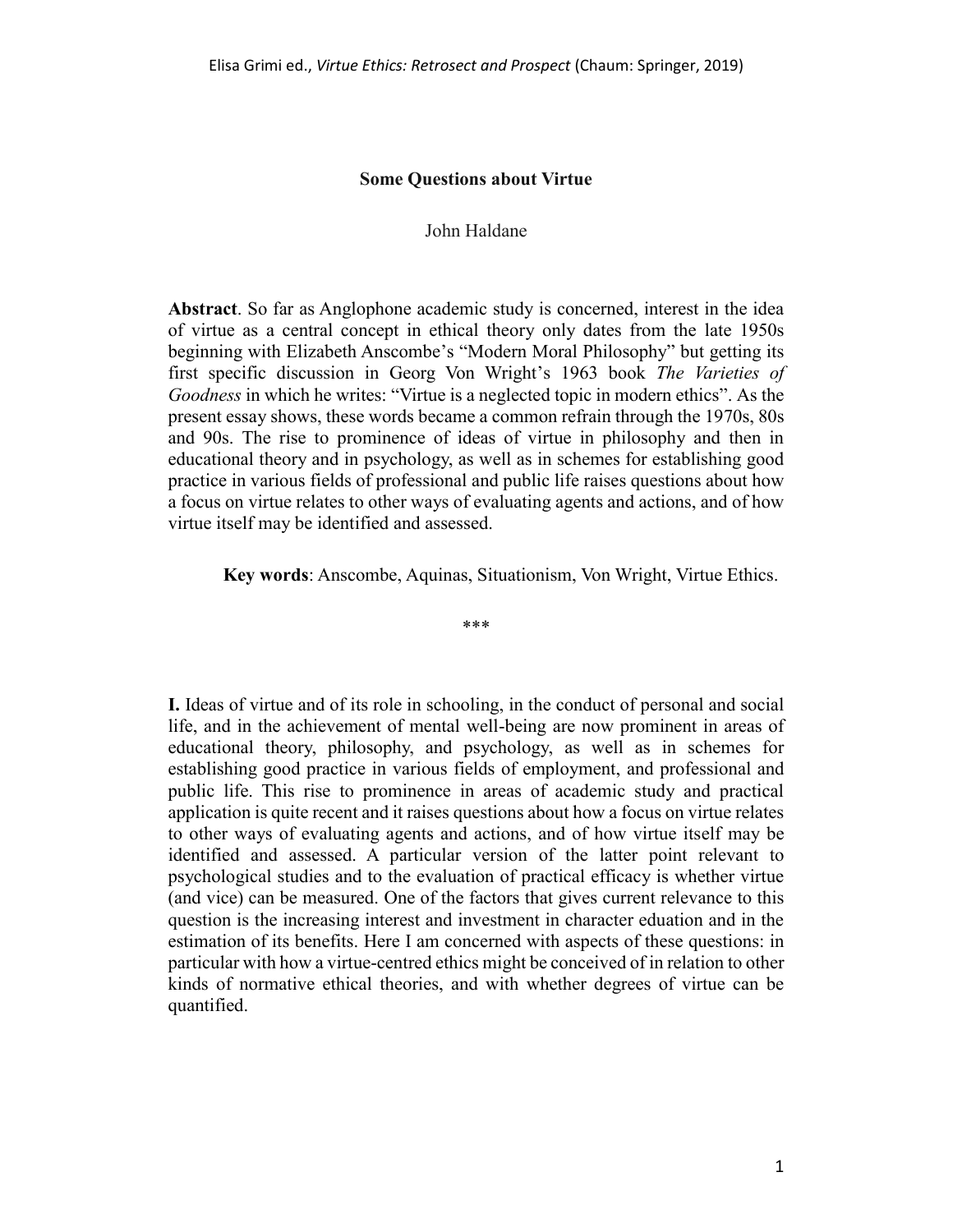**II.** I begin, however, with an exploration of the history in recent Anglophone philosophy of orientations towards virtue as being the primary ethical category. Given the currency of "virtue ethics" and the suggestion that it is an alternative to consequentialist and deontological ethical theories it is perhaps surprising that so far as mainstream, secular English-language academic study is concerned, interest in the idea of virtue as a central concept in ethical theory only begins to emerge at the end of the 1950s. I set aside here discussions of virtue(s) among mid-twentieth century moral theologians, though these were not prominent outside neo-scholastic circles<sup>1</sup>, and among historians of philosophy who were not in any case much concerned with ethics. But even among the latter group, those who wrote broad histories of ethics did not make much of virtue other than in their accounts of Plato, Aristotle and the Stoics. The precedent was set by Sidgwick in his very widely read *Outlines of the History of Ethics for English Readers* first published in 1866, revised several times in his lifetime and supplemented by the American philosopher Alban Widgery in the 1930s. Sidgwick writes of Augustine's efforts "to Christianise the old Platonic list" and mentions Aquinas's scheme of virtues mainly to point to the influence of the ancient schools on his thinking. Given the frequency with which Aquinas is now cited in accounts of virtue ethics, second only among historical figures to Aristotle, it may again surprise readers to learn that even the Thomistic philosopher Vernon J Bourke in his 1968 *History of Ethics* makes little mention of virtue outside his account of the ancients. He has no entry on "virtue" in the index and while his chapter on the medieval writers describes the reception of Aristotle's *Nicomachean Ethics* he characterises the theories of the period as instances of 'right reason ethics' *recta ratio*, and his discussion of twentieth century ethics up to the up to the mid 1960s which includes the work of Kurt Baier, Richard Brandt, William Frankena, Stuart Hampshire, Richard Hare, John Rawls, Peter Strawson, and Stephen Toulmin, makes no mention of virtue. The exception among Anglo-American writers on the history of moral philosophy is Alasdair MacIntyre. His *A Short History of Ethics* was first published in 1966 two years before Bourke's book and it has many entries on "virtue" and "vice" as well as on particular virtues and vices. One may think this is not so surprising given that in the following decade he began the work that would be published in 1981 as *After Virtue*, but I think that apart from a greater sensitivity to the diversity of moral concepts reflective of a diversity of cultural assumptions, another factor is that he was aware of ideas developing within analytical moral philosophy, particularly in reaction to various kinds of emotivism.

<sup>&</sup>lt;sup>1</sup>For an exemplary neo-Thomist philosophical rather than theological treatment of ethics in which the virtues are extensively discussed see Oesterle 1957, reprinted in Haldane, 2004.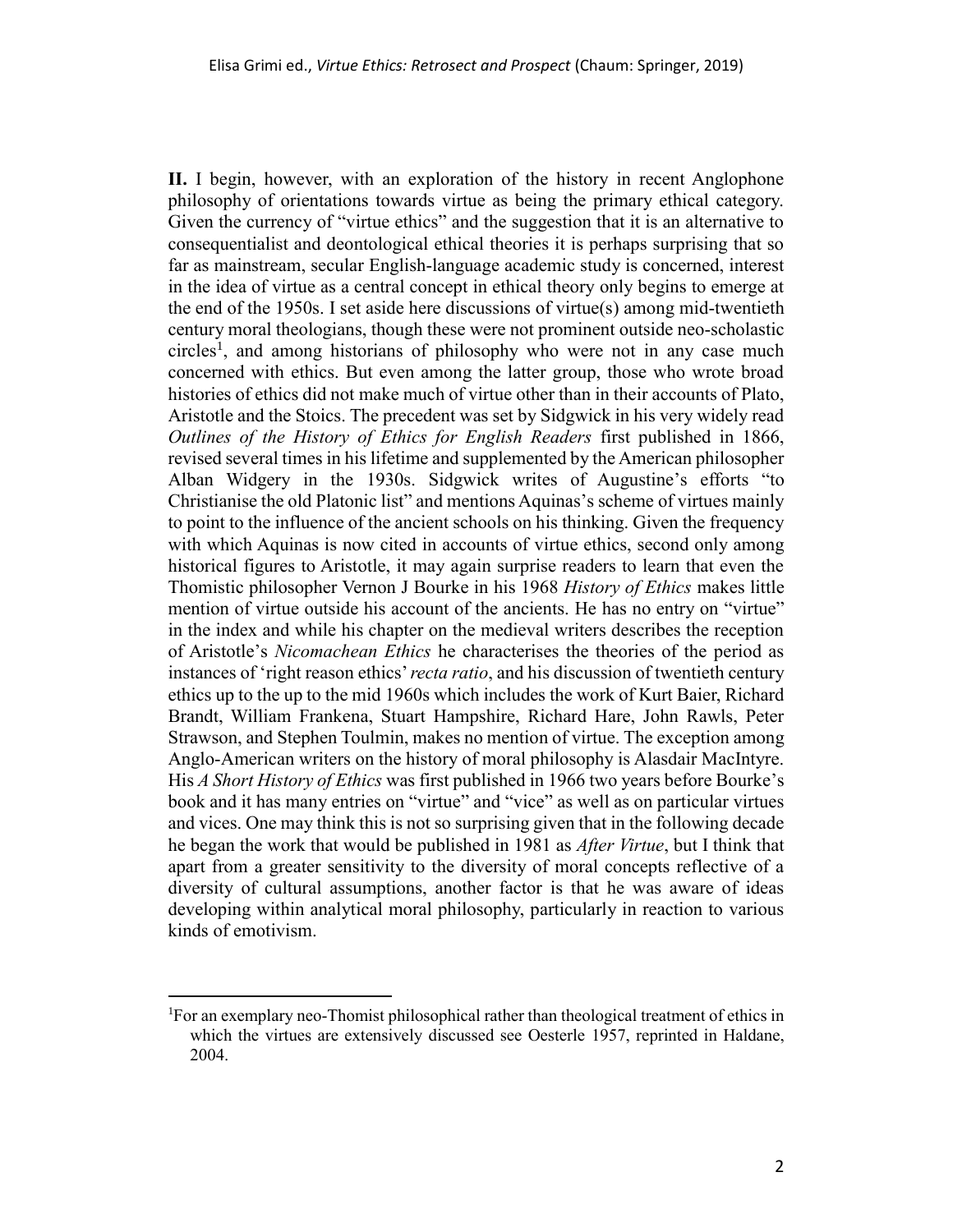**III**. The most commonly cited source of the rise of interest in virtue is Elizabeth Anscombe's 1958 article "Modern Moral Philosophy"; but while this is rightly celebrated for its philosophical energy, insight and imagination the discussion of virtue is only a small part of her concern and it is not introduced as part of a moral theory, though what is said is certainly interesting and reflection on it continues to bear fruit.<sup>2</sup> By way of brief reminder, her first stated concern was with the failure of moral philosophers, as she saw it, to develop an adequate philosophy of psychology. She introduces the issue by considering the question of why it is bad to be unjust and returns to the general concern about moral psychology later, again focussing on the case of justice which is the only virtue that she actually discusses. The reason for this restriction, I believe, is that she thought that other traditional virtues (prudence, temperance, and courage) could be given broadly instrumental justifications in terms of the interests of the agent whereas injustice is intrinsically bad. She writes as follows:

In present day philosophy an explanation is required how an unjust man is a bad man, or an unjust action a bad one; to give such an explanation belongs to ethics; but it cannot even be begun until we are equipped with a sound philosophy of psychology. For the proof that an unjust man is a bad man would require a positive account of justice as a "virtue." This part of the subject-matter of ethics, is however, completely closed to us until we have an account of what type of characteristic a virtue is – a problem, not of ethics, but of conceptual analysis – and how it relates to the actions in which it is instanced: a matter which I think Aristotle did not succeed in really making clear. For this we certainly need an account at least of what a human action is at all, and how its description as "doing such and such" is affected by its motive and by the intention or intentions in it; and for this an account of such concepts is required <sup>3</sup>

It is clear from this passage that Anscombe's interest was less in proposing a new (or renewing an older) theory for ethics, than in understanding the different factors that contribute to determining the value of an action. In the previous year or so she had published a pamphlet entitled *Mr Truman's Degree*; the text of a BBC radio talk "Does Oxford Moral Philosophy Corrupt the Youth?"; the short book *Intention*; and extracts from it as an academic paper of the same title. <sup>4</sup> The first two items are ablaze with indignation at what she clearly regarded as the immorality of

<sup>&</sup>lt;sup>2</sup> See Anscombe 1958, reprinted in Geach and Gormally (eds) 2005, and related essays there and in Geach and Gormally (eds) 2008. See also Gormally, Jones and Teichmann (eds) 2016.

<sup>3</sup> Anscombe, 1958, pp. 4-5.

<sup>4</sup> See Anscombe 1956, 1957a and 1957b.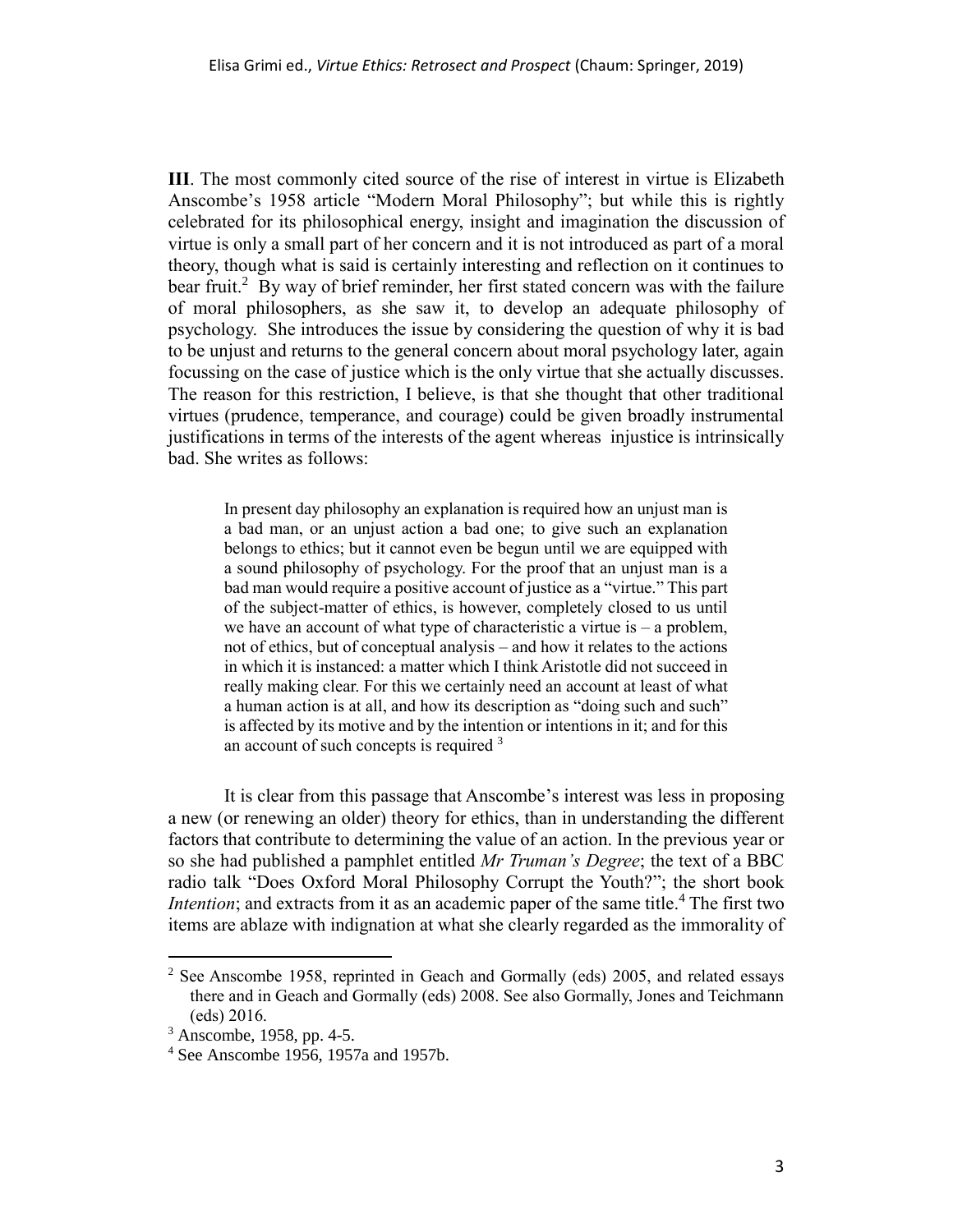attitudes taken by academic moral philosophers towards the killing of the innocent; but her reaction included an element of puzzlement which was partly resolved by seeing that they had a shallow view of action. These concerns reappear in "Modern Moral Philosophy" again in the form of moral indignation and criticism of erroneous philosophical ideas about action. Later in the essay she returns to the latter, writing that:

«It might remain to look for "norms" in human virtues … so perhaps the species *man*, regarded not just biologically, but from the point of view of the activity of thought and choice in regard to the various departments of life – powers and faculties and use of things needed – "has" such-and-such virtues: and this "man" with the complete set of virtues is the "norm" …

But meanwhile is it not clear that there are several concepts that need investigating simply as part of the philosophy of psychology and, as I should recommend – banishing ethics totally from our minds? Namely – to begin with: "action", "intention", "pleasure", "wanting". More will probably turn up if we start with these. Eventually it might be possible to advance to considering the concept "virtue"; with which, I suppose, we should be beginning some sort of a study of ethics.  $v^5$ 

Somewhat characteristically of Anscombe' work, her hard, compact, and sometimes fragmentary thoughts took time to be appreciated and developed; and her idea about how virtue might be related to human nature as a species norm only got its first proper development as late as the 1990s in the work Michael Thompson.<sup>6</sup> That Anscombe herself has relatively little to say about virtue and that what she says is more from the side of philosophical psychology is due to the fact that she had not then thought about how to locate it within a larger scheme of moral evaluation, and nor did she explictly address that issue in later writings,; but her broad suggestion about how one might turn towards virtues as sources of norms did have influence in the thought of others.

**IV.** Where the idea of virtue as a central concept for secular moral philosophy gets its first specific discussion is in chapter VII of Georg Von Wright's 1963 book *The Varieties of Goodness* which is based on his 1960 series of St Andrews Gifford

<sup>5</sup> Anscombe, 1958, pp. 14-15.

<sup>6</sup> See Thompson, 2008 Chs. 1-4 & 10 & 11.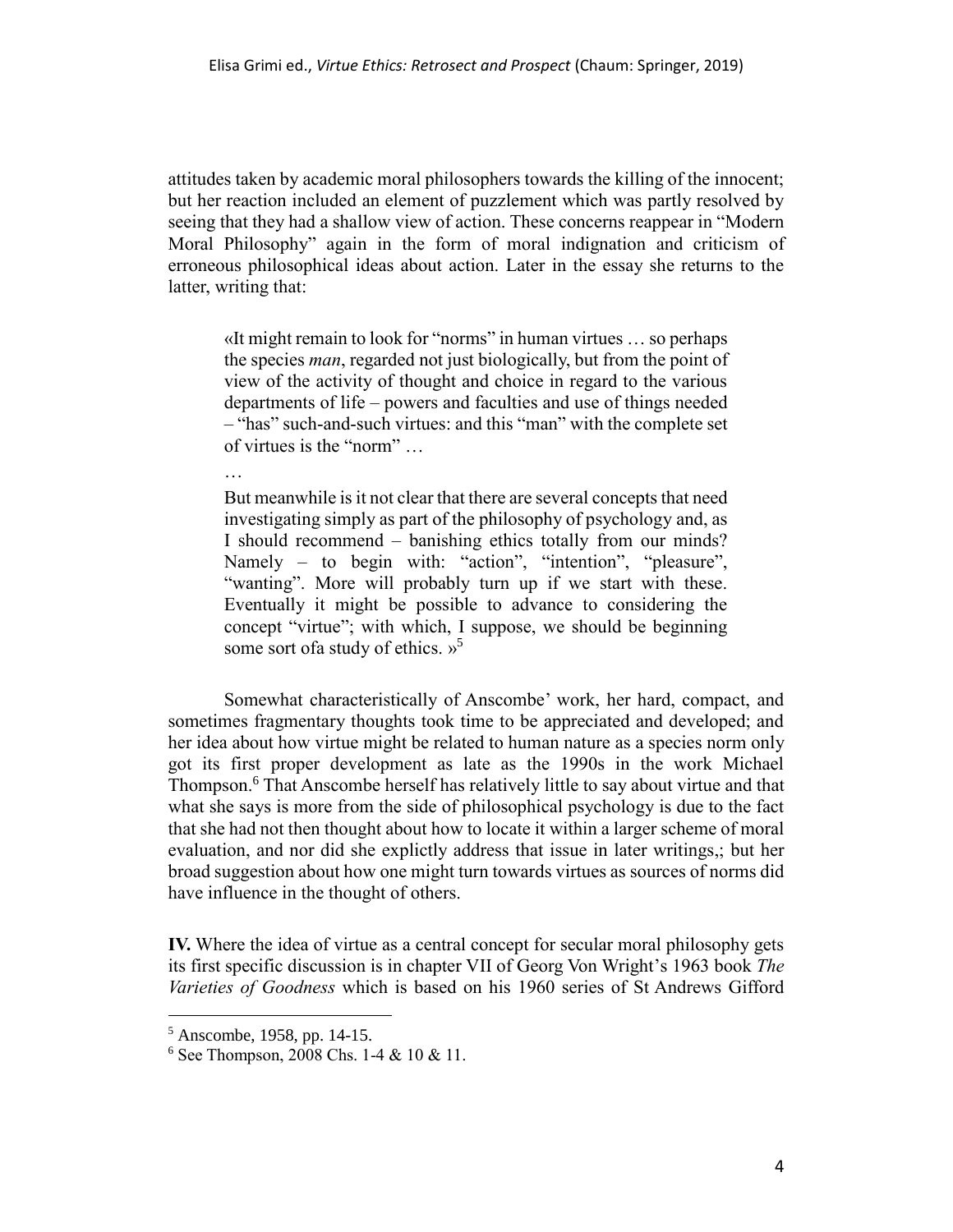Lectures. The Chapter title is simply "Virtue" but the opening sentence of the first section runs "Virtue is a neglected topic in modern ethics". As we will see, these or similar words became a common refrain through the 1970s, 80s and 90s, though as already noted the recent situation is very different and attention to virtue is now a prominent feature in motivational psychology and educational theory as well as in moral philosophy. It is worth reading a bit further into Von Wright's discussion of the topic. He continues:

«The only full-scale treatment of virtue known to me is by Nicolai Hartmann. When one compares the place accorded to it in traditional moral philosophy, one may get the impression that virtue as a topic of philosophic discussion has become obsolete, outmoded. This impression may gain additional strength from the fact that traditional discussion has – with rather few notable exceptions – followed the footsteps of Aristotle without much variation or innovation or controversy. Kant's famous dictum that formal logic had no appreciable progress since Aristotle, could be paraphrased and applied – with at least equally good justification – the ethics of virtue. …

The relative neglect of the discussion of virtue is certainly connected with the predominance, for a long period, of that which could be called the (purely) *axiological* and *deontological* aspects of moral philosophy. Good and bad are value terms. Right and wrong are normative terms. But courage, temperance, and truthfulness we would not ordinarily call value concepts nor normative concepts. Some people would call them psychological concepts, but this too is not a very fitting name. $v^7$ 

This passage and the account of virtue that follows it, is interesting for a number of reasons. First, it contains what may be the earliest purposeful use by an analytical philosopher of the expression 'the ethics of virtue'. Second, it suggests, in line with earlier writers, that virtue as an ethical concept belongs most centrally within the Aristotelian tradition, and that later writers for whom virtue is a significant concept also belong within that tradition. Third, it implies that this tradition had not much developed from its ancient Aristotelian foundation. Neither Von Wright nor MacIntyre mention Anscombe in connection with the development of thinking about virtue, though they were both aware of her work and in the case of the former he was writing in a period during which it had attracted much attention

<sup>7</sup> G. Von Wright, 1963, pp. 136-7.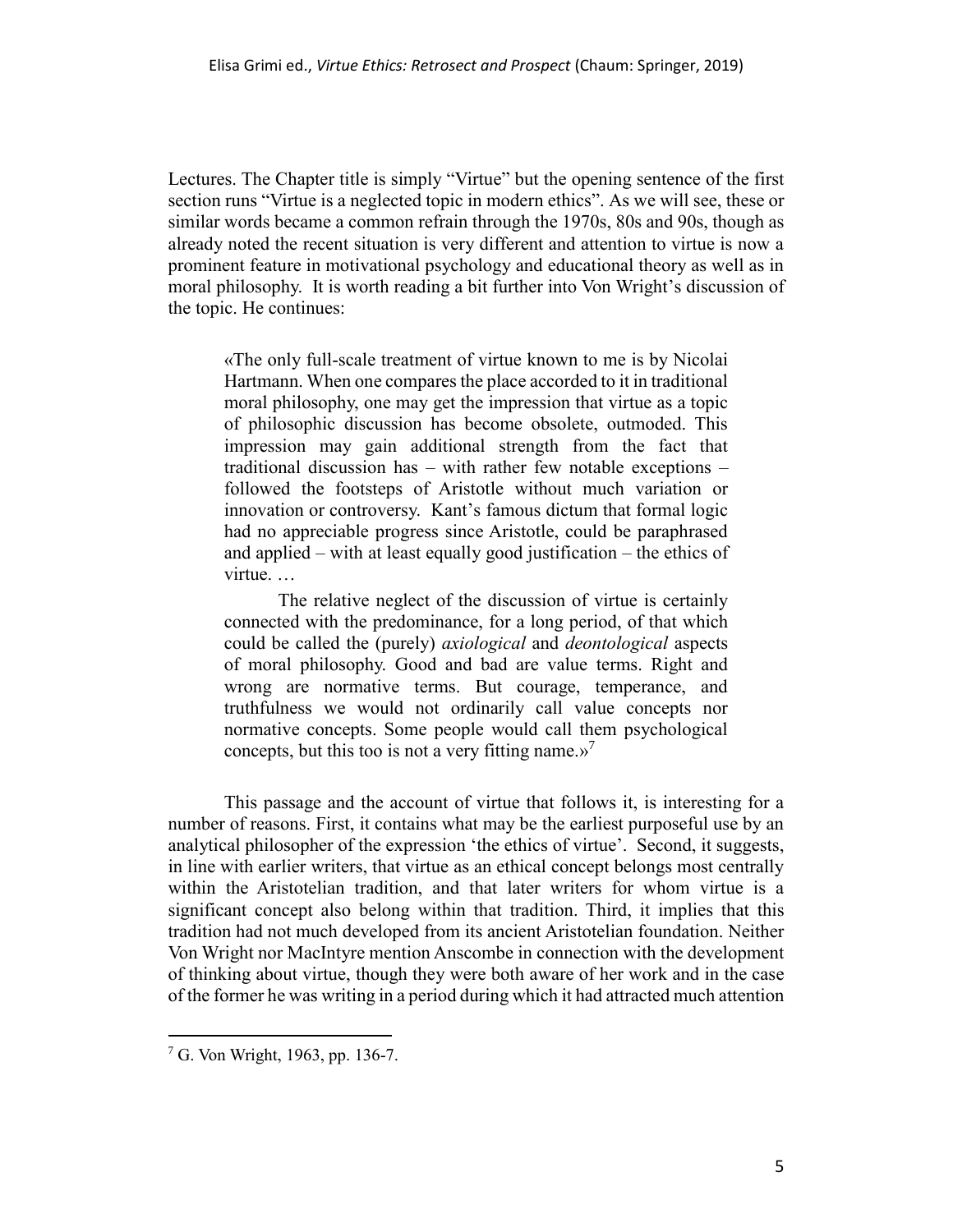particularly in relation to its seeming derivation of prescriptions from statements of fact. . He does, however, mention Philippa Foot as having "challenged Hare with prima facie convincing counterexamples [to his thesis that "evaluations are governed by no criteria but those which we ourselves choose to impose upon them"]. Philippa Foot's attention has been concentrated on evaluative expressions connected with the virtues and vices, such as rude and courageous ..."<sup>8</sup>. The essay to which he is referring is 'Moral Arguments' published in the same year as "Modern Moral Philosophy". Von Wright does not mention Foot but it is significant that she authored one of the most prominent reviews of his book, in which she writes «Von Wright devotes a whole chapter to the concept of virtue, remarking rightly that this is a neglected topic in modern moral philosophy. Unfortunately this is one of the least satisfactory parts of the present work, and in places the author seems to reject without good reason the teaching of the ancients.»<sup>9</sup>

A decade or so later Foot gathered "Moral Arguments" and a number of other essays developing the anti-subjectivist arguments around analysis of criteria for the application of evaluative concepts publishing them in the collection *Virtues and Vices* for which she wrote an opening essay of the same title. She begins with the now familiar refrain:

For many years the subject of the virtues and the vices was strangely neglected by moralists working within the school of analytic philosophy. The tacitly accepted opinion was that a study of the topic would form no part of the fundamental work of ethics … However that may be, things have recently been changing. During the past ten or fifteen years several philosophers have turned their attention to the subject; notably G.W Von Wright and Peter Geach. Von Wright devoted a not at all perfunctory chapter to the virtues in his book *The Varieties of Goodness* published in 1963, and Peter Geach's book called *The Virtues* appeared in 1977. Meanwhile a number of interesting articles on the topic have come out in the journals.

In spite of this recent work, it is best when considering the virtues and vices to go back to Aristotle and Aquinas. … It is certain, in any case, that the most systematic account is found in Aristotle, and in the blending of Aristotelian and Christian philosophy found in St Thomas. By and large Aquinas followed Aristotle … However, there are different emphases and new elements in Aquinas's ethics: often he works things out in far more detail than Aristotle did, and it is possible to learn a great deal from Aquinas that one could not have got from Aristotle. It is my opinion that the *Summa Theologica* is one of the best sources we have for moral

<sup>8</sup> MacIntyre, 1966, pp. 262-3

 $9$  Foot, 1965, p. 242.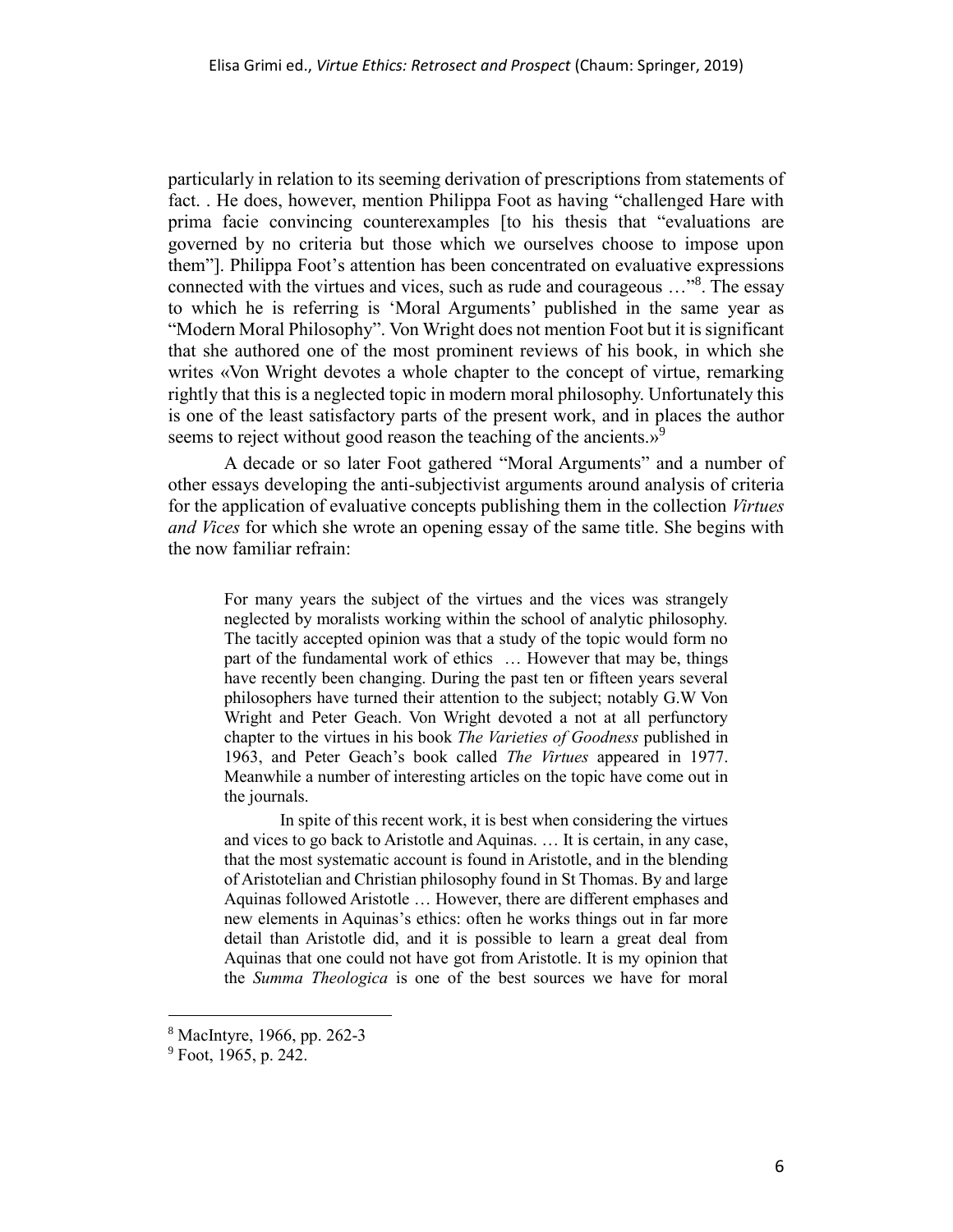philosophy, and moreover that St Thomas's ethical writings are as useful to the atheist as to the Catholic or other Christian believer. <sup>10</sup>

Her mention of Geach (and not of Anscombe whom she otherwise acknowledges in the preface as an influence on her ethical writings) is interesting. It is to some extent a returned compliment, for at the outset of *The Virtues* Geach writes «For some time, for reasons I need not discuss, moral philosophers rather neglected the virtues; Philippa Foot has recently made what I take to be a move in the right direction by discussing the virtues rather than goodness in general» and later he writes «There are frequent attacks from this side ["D.Z. Phillips and others of that [Swansea Wittgensteinean] school"] upon Philippa Foot for trying, and of course failing, to show at this level of discourse that virtues 'pay' their bearers. $v^{11}$ Also of interest is that Foot represents Aquinas in the familiar way as providing an essentially Aristotelian ethical theory be it Christianised, and as differing from Aristotle not in approach but in the attention given to the various virtues, to which of course St Thomas adds distinctively Christian ones. Note that she does not talk about "an ethics of virtue" or "virtue ethics" but only of "the virtues and the vices".

**V**. If, however, one is looking for *the* source of the idea of virtue ethics as a *distinct kind of moral theory* then I think that Rosalind Hursthouse who was a student of Foot and Anscombe, but followed more in the wake of the former, is the best candidate with her 1999 book *On Virtue Ethics*. There, in a form reminiscent of Von Wright's way of locating matters, she writes:

"Virtue ethics" is a term of art, initially introduced to distinguish an approach in normative ethics which emphasizes the virtues, or moral character, in contrast to an approach which emphasizes duties or rules (deontolgy) or one which emphasizes the consequences of actions (utilitarianism). …

Up until about thirty years ago, normative ethics was dominated by just two theories: deontology … and utilitarianism … In the hundreds of books and articles on normative ethics published during the sixties and seventies, it was common to find versions of one or both of these theories outlined, discussed, amended, applied, compared and criticized – but no mention made of any third possibility which harked back to the ancient Greeks.

Gradually a change was observable … various articles critical of the prevailing orthodoxy were cited as calling for a recognition of the

<sup>10</sup> Foot, 1978, pp. 2-3.

 $11$  Geach, 1977, pp. 1 & 16.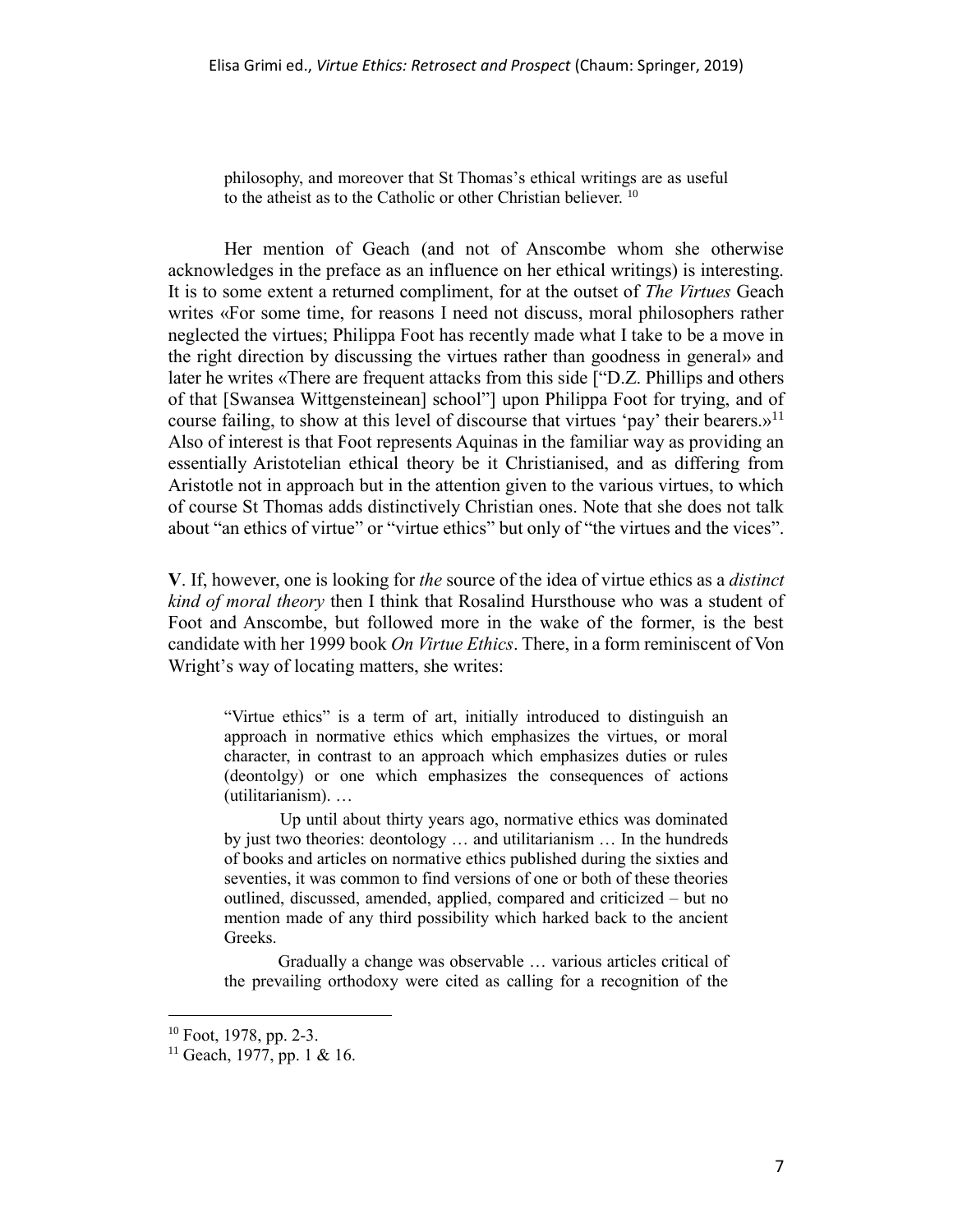importance of the virtues, and a few paragraphs on "what a virtue ethicist would say" were inserted. At first, the mentions tended to be short and dismissive. Virtue ethics was regarded not as a third approach in its own right, but as emphasizing a few interesting points – such as the motives and character of moral agents – that deontologists and utilitarians could usefully incorporate into their approaches. Then, as more articles were written in its defence, it acquired the status of the "new kid on the block" – yet to establish its right to run with the big boys, but not to be dismissed out of hand. … … The modern philosophers whom we think of as having put virtue ethics on the map – Anscombe, Foot, Murdoch, Williams, MacIntyre, McDowell, Nussbaum, Slote – had all absorbed Plato and Aristotle, and in some cases also Aquinas. …

Describing virtue ethics loosely as an approach which "emphasises the virtues" will no longer serve to distinguish it. … I doubt that any short answer to "What is virtue ethics?" would provide a satisfactory solution. What is needed is familiarity withy virtue ethics comparable to that which everyone in the profession has with deontology and utilitarianism. <sup>12</sup>

This is an interesting and I think influential reflection. Notice the way in which it moves from talking about 1) the neglect of the virtues, and 2) of virtue ethics as an approach that emphasized moral character in contrast to rules and consequences, to 3) its being a rival theory to deontology and consequentialism, "a third approach in its own right", and both "a new kid on the block" and 4) as having been "put on the map" by Anscombe, Foot etc who "had all absorbed Plato and Aristotle, and in some cases also Aquinas". I think that we see history (and secondorder ethical theorising) being written in these passages and in related writings. A narrative has been constructed of a Greek tradition of virtue-centered ethical theory being further developed in the middle ages, particularly by Aquinas, and then being rediscovered in the past fifty years and coming to self-consciousness as an autonomous theory to rival the existing occupants of the field.

This history and the associated conception of how ethics is structured is now widely shared, but it is not unproblematic. Here I will not explore the narrative as it runs from Aristotle and the recovery of Aristotelianism in the middle ages, but I do want to consider the position of Aquinas who in the usual account is represented as a prime example of a virtue ethicist holding a view akin to Aristotle's save with a religious addition by which the proper end (*telos* / *finis*) of life is taken to extend beyond natural happiness (*eudaimonia*) to reach supernatural blessedness (*beatitudo*). This topic is a large one parts of which I have addressed elsewhere<sup>13</sup>

<sup>12</sup> Hursthouse, 1999, pp. 1-5.

<sup>&</sup>lt;sup>13</sup> See Haldane, 1989; 1991 and 2017, some parts of the following section draw from the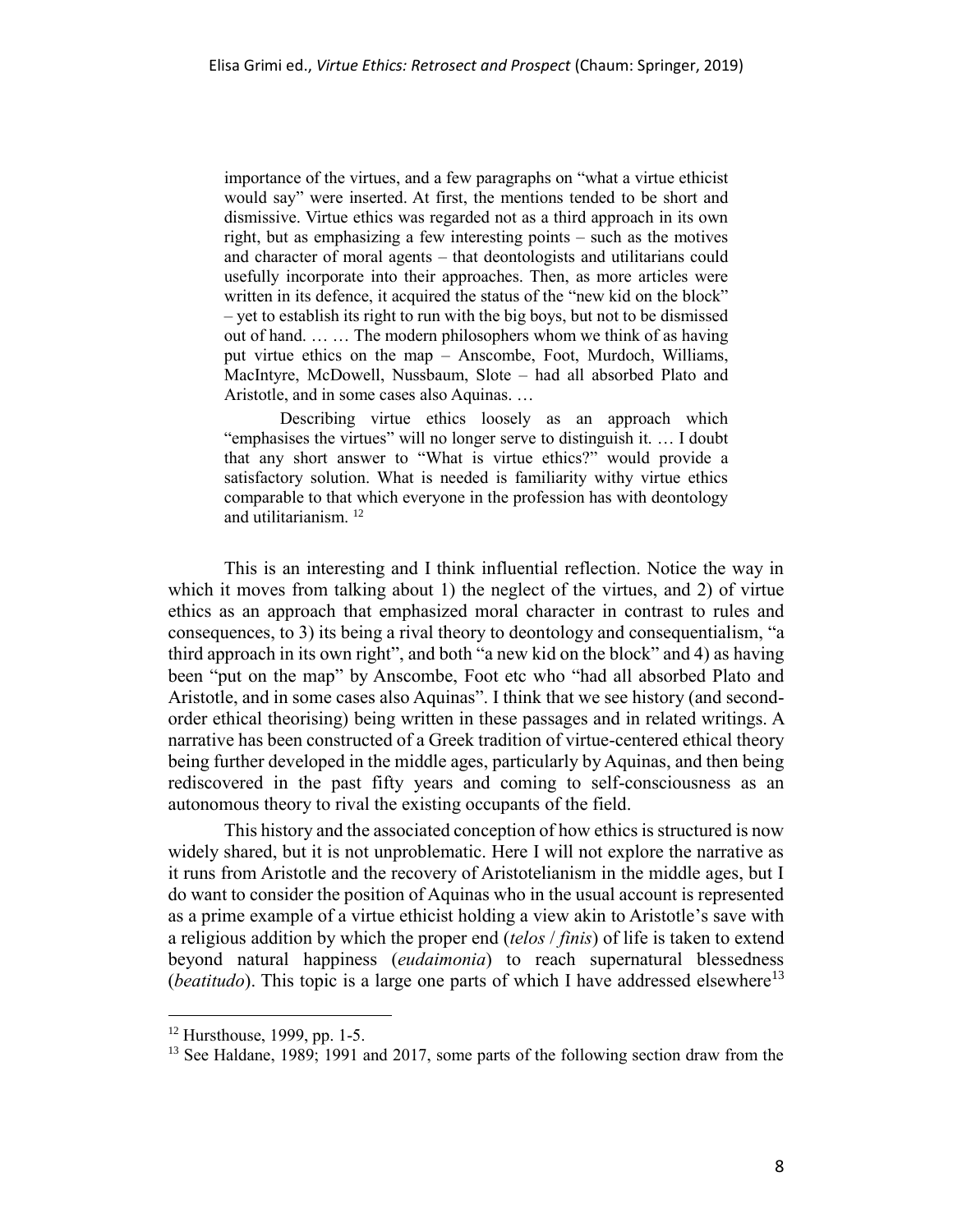and here I restrict myself to considering points in Aquinas's treatment of ethics that are of special interest in the present context.

**VI.** In very general terms his is a teleological theory of right action. There is a good for human beings corresponding to the fulfillment of their natures, and the elements of this good can be discerned by looking to natural inclinations. The general form of this approach corresponds to the *ergon* argument of the *Nicomachean Ethics* (1.7), and the place of virtue is as a habituated disposition to choose in accord with practical rationality where the content of this is specified not by its logical form but by the 'object' over which it is defined, namely the human good as that related to human nature.

What Aquinas is insistent upon, however, is that true virtue is only present where there is practical wisdom. His moral epistemology recognises three kinds of thoughts or forms of understanding corresponding to degrees of generality in ethical judgements:

1) *synderesis* which involves grasping the most general principles of practical reason beginning with the first and extending to those relating to the fundamental inclinations beginning with the good of life itself, and thereby of reason to preserve it other things being equal. Aquinas writes:

«the first principle of practical reason is one founded on the notion of good, viz. that "good is that which all things seek after." Hence this is the first precept of law, that "good is to be done and pursued, and evil is to be avoided." All other precepts of the natural law are based upon this: so that whatever the practical reason naturally apprehends as man's good (or evil) belongs to the precepts of the natural law as something to be done or avoided.»<sup>14</sup>

2) *scientia moralis* which relates to the working out of secondary moral rules derived from these previous ones, e.g. that theft should be punished. He writes: «The study of Morals, therefore, since it treats of human acts, should consider first the general principles; and secondly matters of detail».<sup>15</sup>

3) *conscientia*: which is the drawing of particular judgements in accord with right reason which in the practical case is an exercise of prudence or practical wisdom. He writes:

Moral virtue can be without some of the intellectual virtues, viz. wisdom science, and art; but not without understanding and prudence. Moral virtue cannot be without prudence, because it is a habit of choosing, i.e.

last of these essays.

<sup>14</sup> *Summa Theologiae* Ia, IIae, q 94, a 2 responsio.

<sup>15</sup> *Summa Theologiae*, Ia, IIae, q 6, prologue.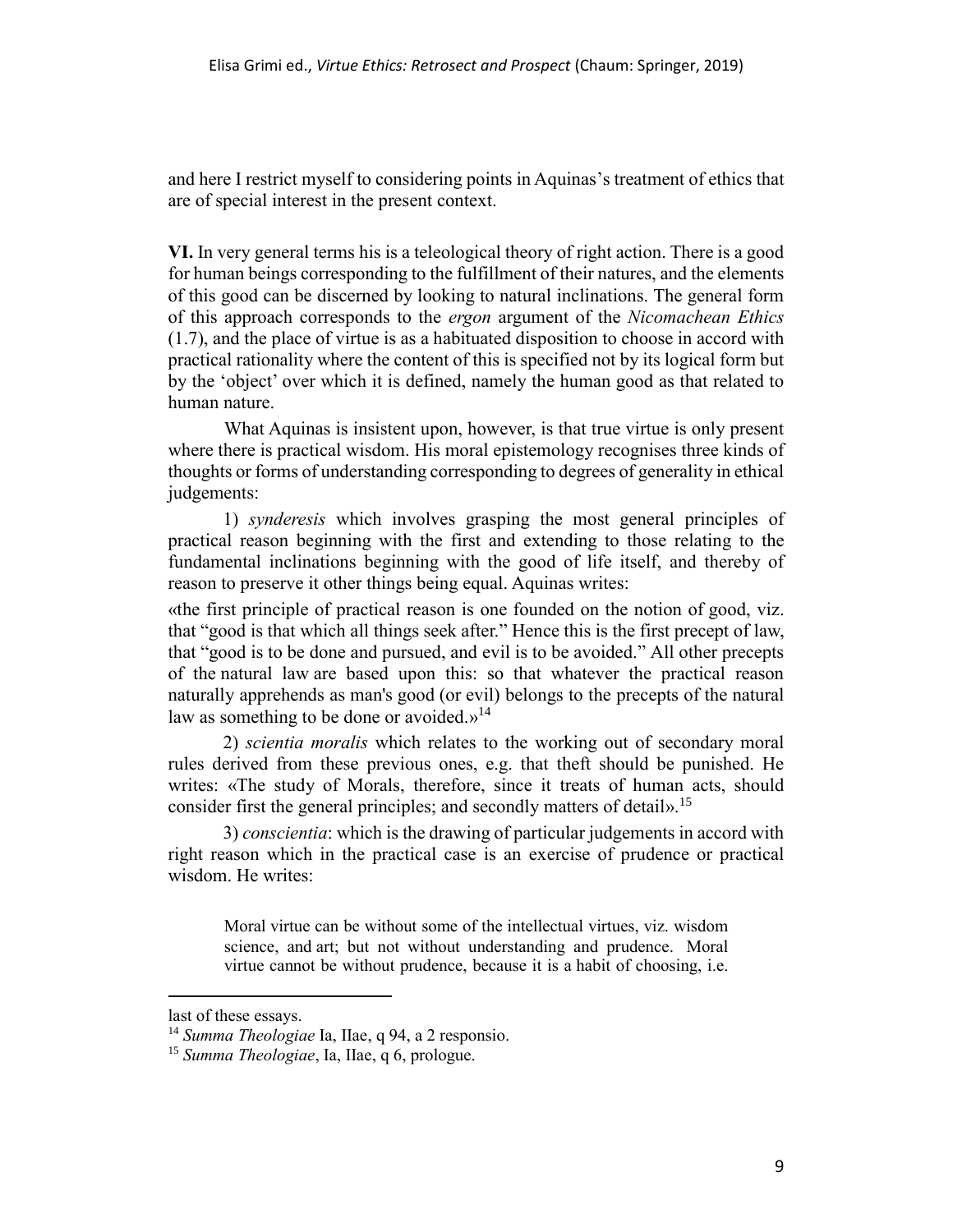making us choose well. Now in order that a choice be good, two things are required. First, that the intention be directed to a due end; and this is done by moral virtue, which inclines the appetitive faculty to the good that is in accord with reason, which is a due end. Secondly, that man take rightly those things which have reference to the end: and this he cannot do unless his counsel, judge and command aright, which is the function of prudence and the virtues annexed to it, as stated above (57, a 5, 6). Wherefore there can be no moral virtue without prudence: and consequently neither can there be without understanding. For it is by the virtue of understanding that we know self-evident principles, both in speculative and in practical matters. Consequently just as right reason in speculative matters, in so far as it proceeds from known principles, presupposes the understanding of those principles, so also does prudence, which is the right reason about things to be done.<sup>16</sup>

These remarks about the necessity of prudence for moral virtue provide a basis on which to respond to some of the 'situationist' criticisms of the idea of stable character traits that arise at the interface of psychological and philosophical theories of action, and to which I return below. To put it briefly what they may show is not that there is no such thing as virtue but that the subjects whose behaviour is reported may be partially formed in their moral psychology, or have some grasp of certain rules but lack prudence in the exercise of them.

Two further points are relevant to present concerns. First, in contrast to other medieval authors such as Abelard and Scotus who argue that actions and character traits may, in themselves, be indifferent, showing that that the locus of virtue resides in consent and intention, Aquinas insists that while some action types may be classified as neutral any particular action will be drawn by some aspect of the situation to the side of either the good or the bad inasmuch as it advances or impedes the good of life. He further holds that any moral character trait as it exists in an actual agent will be either a virtue or a vice depending on whether it conduces to or is partly constitutive of human good or evil. He writes:

It sometimes happens that an action is indifferent in its species, but considered in the individual it is good or evil. And the reason of this is because a moral action … derives its goodness not only from its object, whence it takes its species; but also from the circumstances, which are its accidents, as it were; just as something belongs to a man by reason of his individual accidents, which does not belong to him by reason of his species. And every individual action must needs have some circumstance that makes it good or bad, at least in respect of

<sup>16</sup> *Summa Theologiae*, Ia, IIae, q 58, a 4 responsio.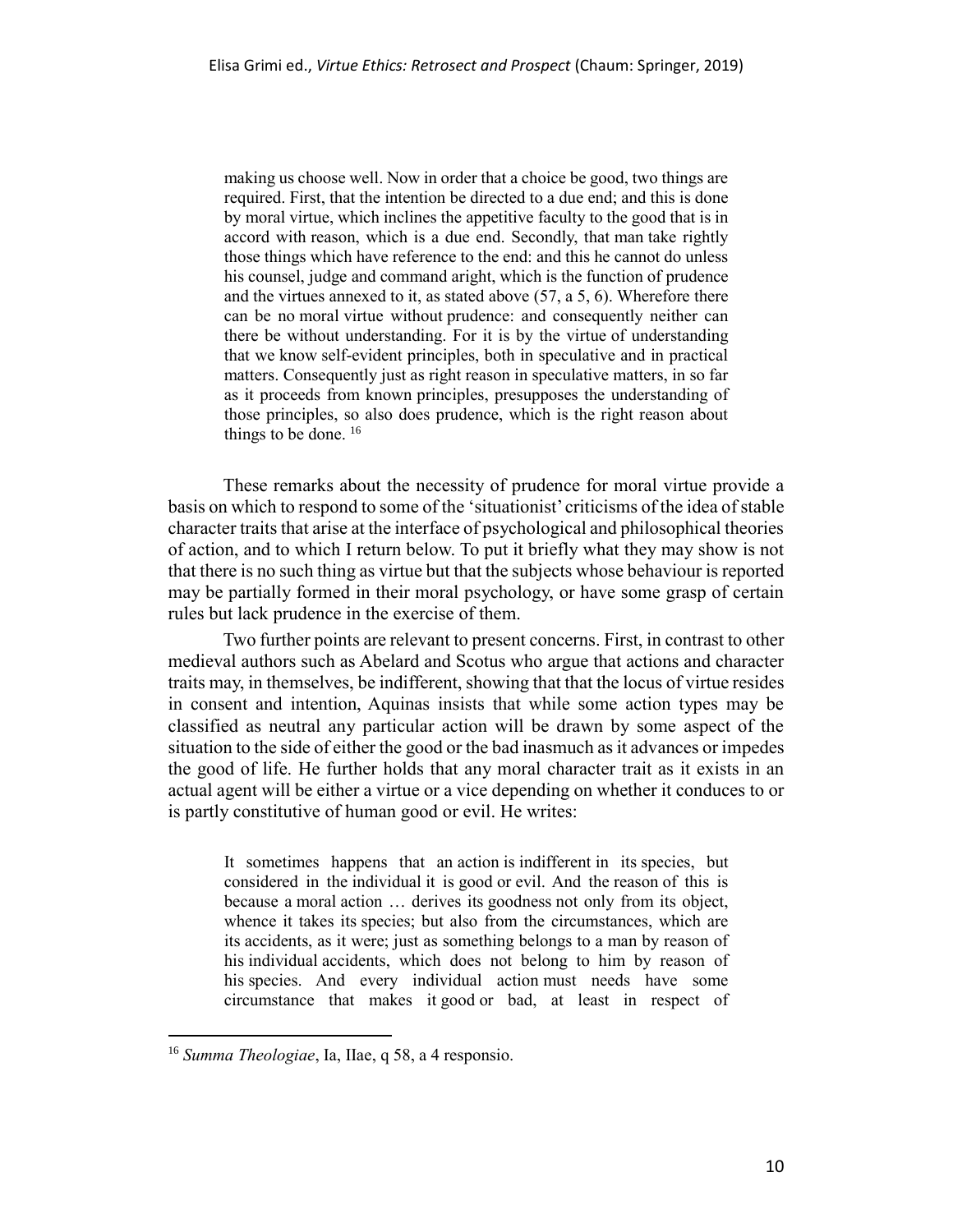the intention of the end. For since it belongs to the reason to direct; if an action that proceeds from deliberate reason be not directed to the due end, it is, by that fact alone, repugnant to reason, and has the character of evil. But if it be directed to a due end, it is in accord with reason; wherefore it has the character of good. Now it must needs be either directed or not directed to a due end. Consequently every human action that proceeds from deliberate reason, if it be considered in the individual, must be good or bad. <sup>17</sup>

This interesting passage tells us two things about Aquinas view of virtue and its relation to the question of the primary locus of moral value. First, since virtues are dispositions to choose the good, the explanation of their value is given in part by the good to which they are ordered. Second, where the consequentialist gives evaluative primacy to the *outcome* of an individual action, and the deontologist locates primary value in the *act-type*, Aquinas invokes choice and intention, and since these are the powers shaped by virtue presumes it also, but he does not assign evaluative priority to these either. Rather, he is a *pluralist* about the sources of moral rightness: disposition of agent, action type, intended (and to some degree foreseeable) outcome and particularities of circumstance. Certainly he takes virtue seriously and develops a moral psychology into which he fits it; but if 'virtue ethics' is to be a distinctive approach it has to accord evaluative priority to traits of character and that Aquinas does not do. This along with other aspects of his thinking touched on here is of more than historical interest and could usefully be brought to bear in contemporary discussions.

**VII.** At this point I wish to return to the issue mentioned at the outset of the assessment of virtue (and vice) by asking how they can be identified and whether they can be measured? These questions naturally arise in the context of early character education or later professional training if one thinks that character consists in, or is closely related to the possession of virtues and vices, and is also interested in the possibility that education and training may inculcate or develop the former and inhibit or diminish the latter, and seeks experimental evidence of such effects. $18$ 

I am sympathetic to the aims of the character education movement and appreciative of the good scholarly and practical work done in supportive of it (preeminently by the Jubilee Centre For Character and Virtues at the University of Birmingham in England), and I believe that the most common psychological and philosophical criticisms of character as a determinant of action are misplaced.

<sup>17</sup> *Summa Theologiae* Ia, IIae, q. 18, a 9 responsio.

<sup>&</sup>lt;sup>18</sup> For a discussion of these themes see Snow, Wright, and Warren forthcoming.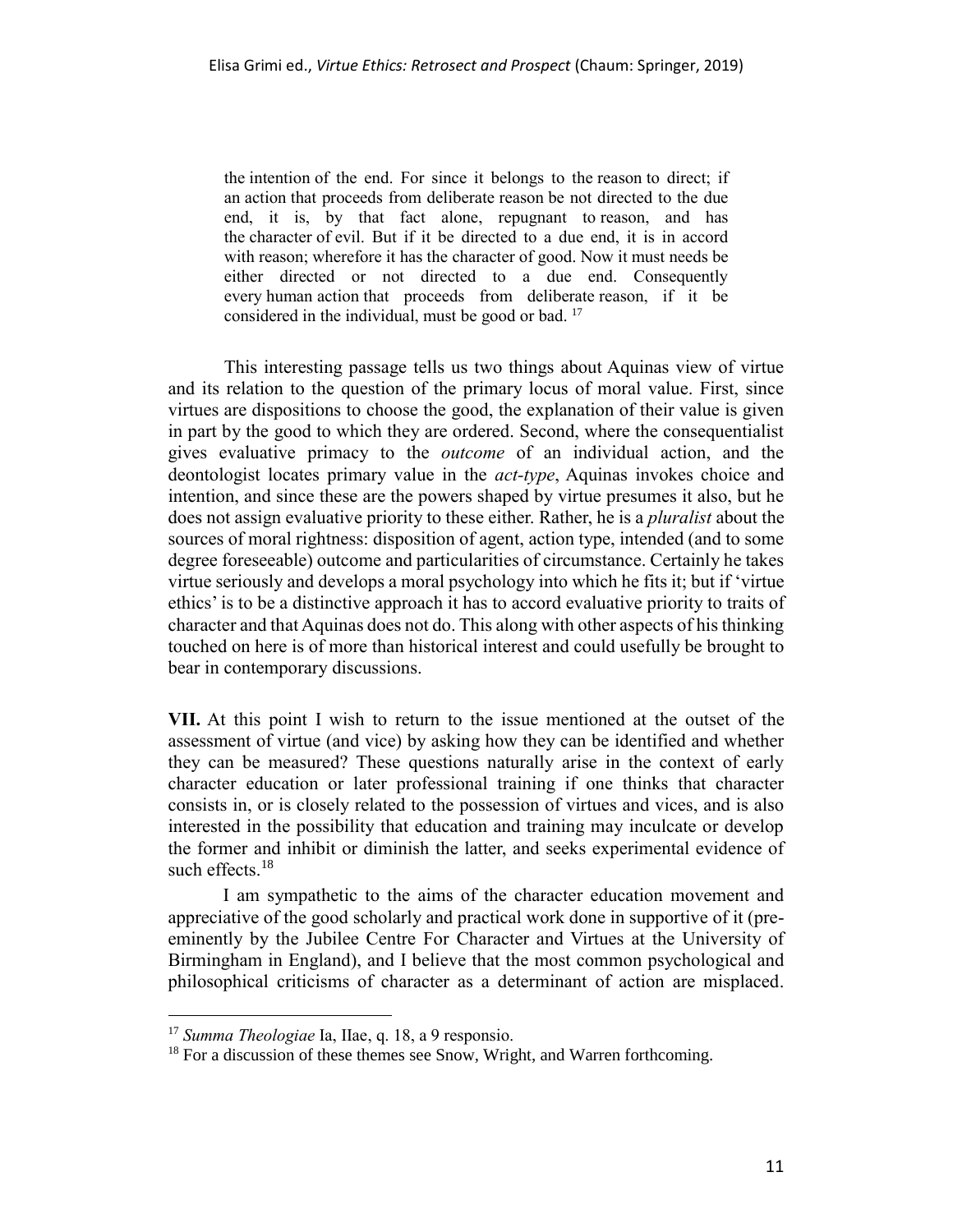There is, however, an assumption shared by most advocates and critics which it is important to correct in part because it underlies some of those criticisms. This is the idea that, in one formulation "Character is a set of personal traits or dispositions that *produce* [my emphasis] specific moral emotions, inform motivation and guide conduct". <sup>19</sup> The relations between character and disposition, and between these and feeling, motivation and action are not *causal* but *constitutive*. Dispositions are elements of character: what character you have is a matter of what dispositions you have; likewise feelings, motivations and actions are actualisations of dispositions not effects of them. To explain someone's action by reference to her having a certain virtue is not to explain an effect by reference to a *cause*, it is to identify the action as being of a certain *kind*, manifesting that character. Also, character and dispositions are not things but dynamic structures. There is no independent description of character save in terms of dispositions, nor of dispositions save in terms of what they are tendencies to do.

Scepticism about determining the efficacy of character training may take the form of doubting that virtue and vice can be ascertained because, while they are real, they are intangible characteristics, or more radically of doubting, as some situationists appear to do, that there are any such things at all. The latter suspicion might arise in at least four ways: first, from encountering recurrent difficulties in developing methods for measuring the presence of a virtue; second, from the repeated failure of psychological measurement to detect any relevant candidate feature; third, from the success of psychological methods in fully identifying patterns of action, and changes in these, without reference to anything like virtue; or fourth, and relatedly, from the belief that the very idea of character traits as sources of action rests on a methodological error of attributing action to an enduring feature of the agent rather than to the agent's response to external factors.<sup>20</sup>

I approach these issues from the point of view of a traditional conception of virtue and consider its place in the explanation and evaluation of action. This provides reasons to think that while in some respects virtue may be measured, this is liable to be a complex matter. Here I do not have space to discuss at any length the idea that the attribution of character traits in general rests on a methodological fallacy, nor the claim that action can be explained without reference to such

<sup>19</sup> Jubilee 2017, p. 2.

<sup>&</sup>lt;sup>20</sup> On the last see Ross, 1977, and for philosophical applications of this to the case of virtue see Doris 1998 and 2002 and Harman, 1998-99 and 1999-2000. In the face of this kind of skepticism it is worth noting the enormous range of terms for character traits, and in particular for virtues. Talk of the four cardinal virtues may distract from the very large number identified, for example, in the *Analects of Confucius –* many more than are named in Aristotle's *Nicomachean Ethics*. Indeed Confucian moral direction would be impossible if these terms were removed.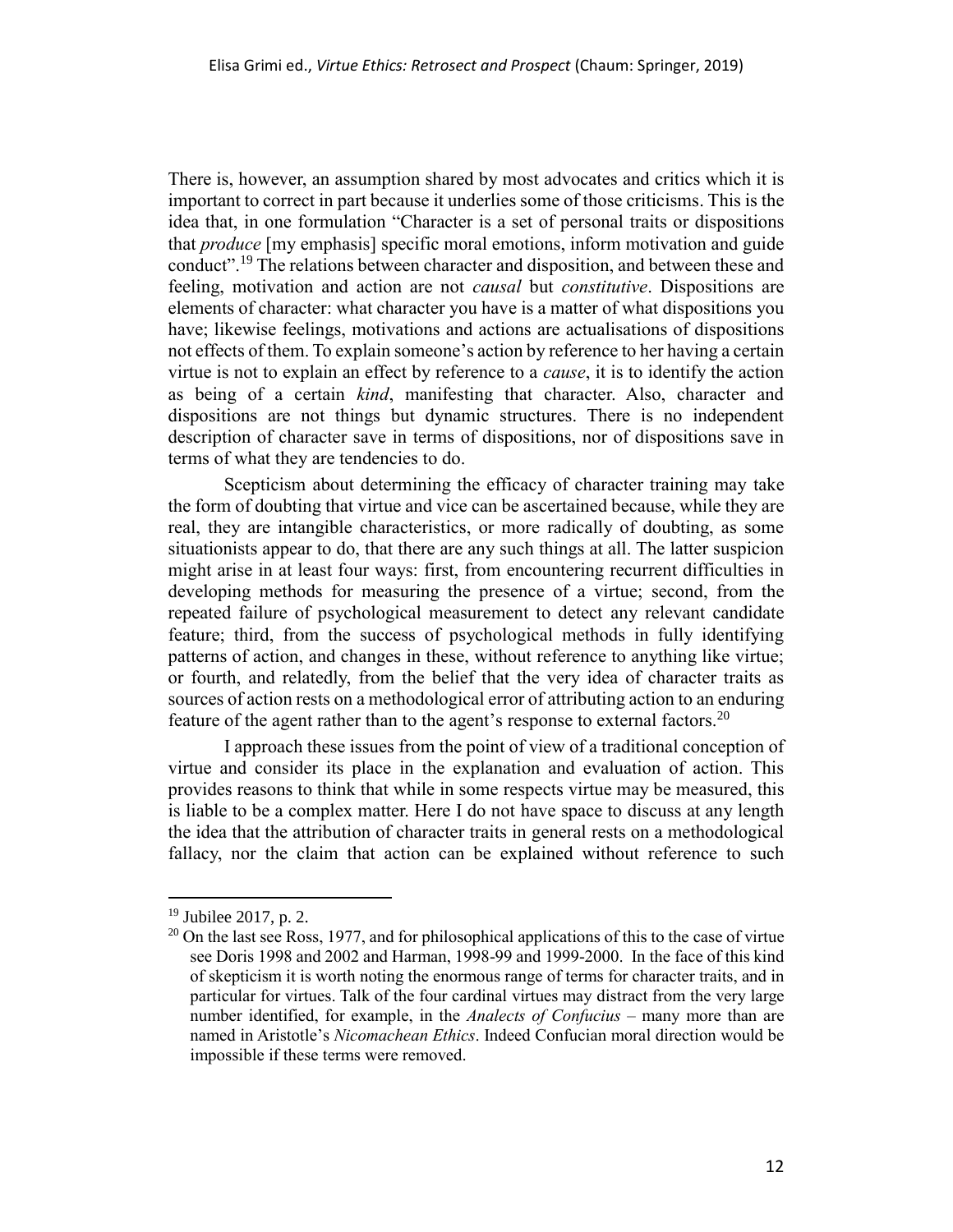features. It is appropriate, however, having noted these suggestions to indicate lines of reply. Situationists typically take as a given features of virtue-based explanations of action the idea that "virtues are those character traits that enable human beings to respond appropriately to situations in any area of experience"<sup>21</sup> and argue in response that it is a mistake to think that what explains people's behavior is their character, rather it is the *situations* in which they act. In support of this counterclaim they cite empirical findings that *situations* are a better predictor of behavior than *character* attributions. Thus, in accounting for or predicting behaviour one should look not to types of person but to types of circumstance as explanatory. A further suggestion is that, in consequence, so far as moral training is concerned it is better to inculcate observance of rules encouraged by situational nudges, and by social incentives and penalties.

This involves an oversimplified understanding of the relation of character, situation and action. As noted, dispositions are orientations of powers towards certain states. Whether a disposition is manifest depends on other factors including features of the situation. Water dissolves sugar but there has to be sugar present for the disposition to be actualized, and other factors are relevant to whether and how it is. Likewise, how an agent acts depends upon features of the agent *and* of the situation. Both are relevant to explanation. Moreover, virtues require prudence which judges where, when, in what way, to act, so how someone will act in the face of danger depends not just on them having courage but also having prudence. Yet while habituated powers of recognition and response are part of the explanation of moral agency explaining action in terms of moral motivations involves recognizing factors *additional* to character. So even if the latter can be measured that is insufficient to determine the broader moral competence of an agent because, as Aquinas indicated, virtue is only *part* of the story. Morality also involves considerations external to agents' motivations, such as issues of welfare and autonomy, and measuring understanding and responsiveness to the demands of these is a yet more complex issue.

Classically conceived of by Plato, Aristotle and Aquinas, virtues and vices are settled dispositions with regard to capacities or powers relating to certain ranges of features or situations. Active and passive powers, i.e. powers to effect or to be affected, or as we might say 'abilities and liabilities' are defined by their exercises, which in turn are defined by their proper objects. Consider an analogous point about a perceptual capacity: that of sight, say. The power of sight is defined by reference to its exercises or operations, and these are identified by their proper objects. Light is the medium of sight but its objects are colours and shapes. So sight is the power to discern these specific sensibles.

Non-rational beings evidently have sensory and other active powers, and

 $21$  Jubilee 2017, p. 3.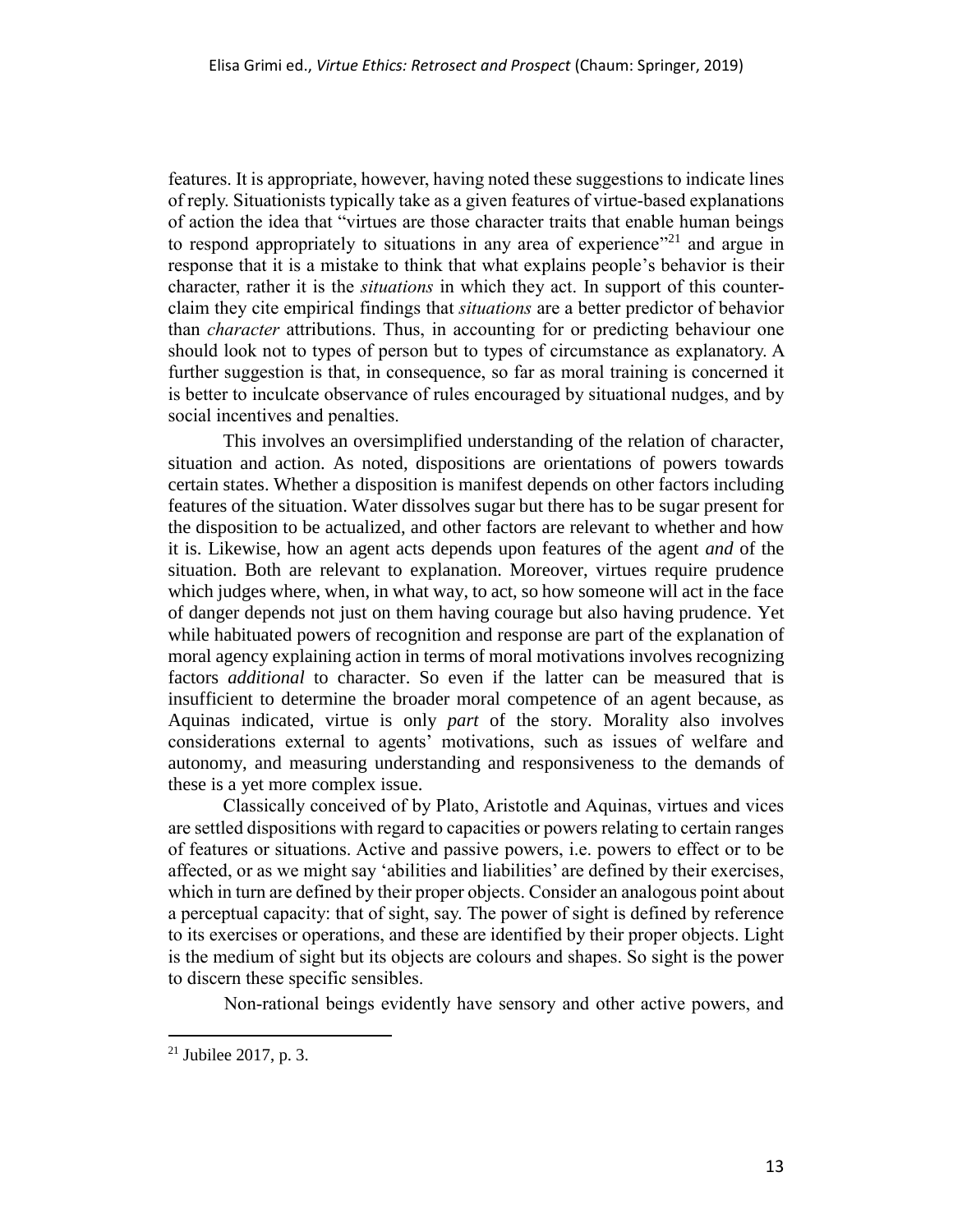non-sentient beings also have capacities to act and react, but so far as the last of these is concerned these capacities are uni-directional: they can only be exercised in one way. If an acid is placed on blue litmus paper, and there are no countervailing powers at work, it turns it red; if a flame is applied to dry paper, and again no impeding factor is operating, it ignites it. A person possessed of a virtue has a capacity to act in a certain way with respect to the object of that capacity. Consider courage, and let us say that its proper objects are threats and dangers. The courageous agent has a power to act appropriately with regard to these. But what is appropriate action? Is it to engage the threat or confront the danger? Is a person not courageous - either simply lacking it or being positively cowardly - if they choose to evade the threat or escape the danger?

To get clearer about this we need to distinguish two aspects of a virtue, or two kinds of constitutive capacities in the general power that is the virtue. First, its *recognitional* aspect, i.e. the capacity to identify an object as being of the relevant sort – this is analogous to the capacity of sight being defined in relation to colours and shapes. Second, however, there is its *responsive* aspect. In the case of the acid or the flame we might say figuratively that each "*recognises*" the presence of the litmus or of the dry paper and then *responds*, but this is misleading not only because there is no cognition involved but because to the extent that one may speak of "detection" and "response" they are really the same thing and their operation is one way. Acids neutralize, flames burn. There is no question of them not responding or of responding differently, which is why talk of "response" is misplaced.

In the case of the courageous person, however, there is a real difference between detecting danger and responding to it. This is not to say that there need be a temporal gap, there may or may not be; rather the point is a logical one. It is implied by the fact that the coward may share the same recognitional capacity, where he or she differs is in their response: in what they feel, or fail to feel, and in what they do, or fail to do. Some philosophers will deny this, saying that the recognitional capacities are different, but then they face the problem of equivocation in saying that the courageous and the cowardly respond differently to perceived danger. If there is no equivocation here, as I believe there is not, then the assumption of difference in objects of recognition is false, though of course the same object may be differently "coloured" in the experience of different observers but that is not a matter of "sense" (*sinn*) but of associated "idea" (*Vorstellung*) in Frege's terminology.<sup>22</sup>

I asked rhetorically whether a courageous person might not choose to evade a threat; and if that is exactly what the coward may be expected to do how can we tell them apart? One answer is by asking what it is the agent takes themselves to be doing. But there are difficulties with this since a person may lack self-knowledge,

<sup>22</sup> Frege 1892.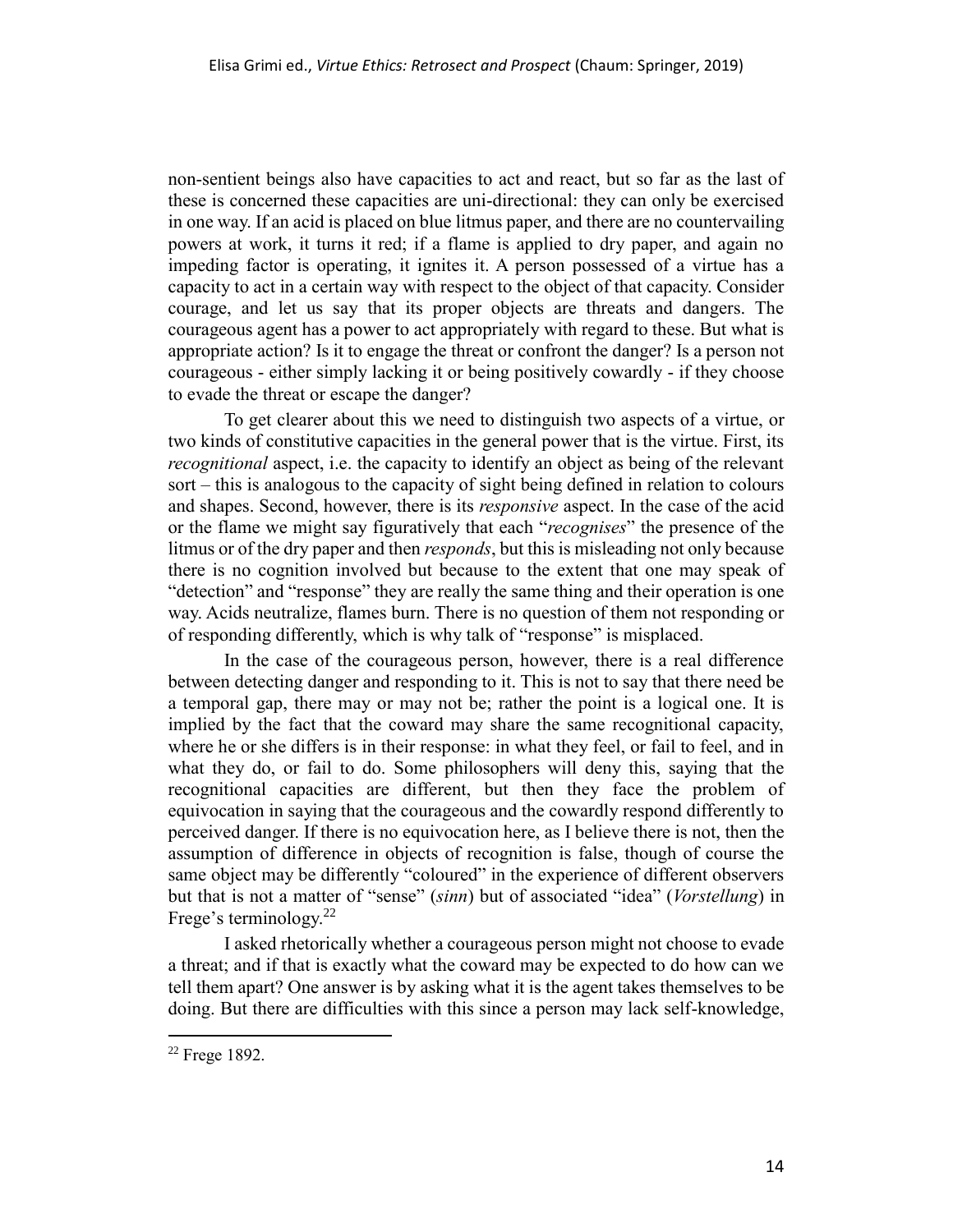or be self-deceived, or simply be inarticulate. We can make some progress, however, by posing certain counterfactuals: asking what the agent would have done had other features been different. How, though, are we to frame these counterfactuals? what is to be held constant and what varied? The general answer is surely clear enough: we vary the scenarios so as to try to elicit or determine what a suitably situated courageous person would do. But then this looks as if we have to have at least the same recognitional and responsive capacities. This is indeed the case, or at least we have to have some reasonable imaginative grip on these, and in particular we need to have a conception of the object of the recognitional capacity as being good or bad, and of the response-object, what the agent would aim at, as being good.

So the first conclusion is that any effort to measure virtue (or vice) cannot proceed by simply observing behavior, including what is said. This has to be interpreted in light of a conception of good and bad. Here someone might say that one doesn't have to share that conception, it could simply be a matter of looking at conventional norms and standards. But then one could not claim to draw any conclusions about *virtue* as such and about the capacity of education to induce or develop *it*.

**VIII.** Nothing so far says that virtue is unmeasurable, only that any attempt to measure it means sharing in the evaluative business of recognition and response and this implies that any measurement has qualitative presuppositions and cannot be a purely quantitative exercise, as might be the case in determining how quickly someone recognized and responded to the presence of coloured shapes on a screen. Implicit in what I have said so far, however, is something that puts the prospect of establishing extensive and systematic measurements in question, and this is the holistic character of virtues. The recognition of a situation as dangerous, say, is already a relativised evaluation. Nothing is dangerous *per se*. Some aspect of a situation is dangerous in a respect and to a degree in relation to a range of subjects. Likewise, the response to danger has to factor that evaluation into a broader judgement about whether confronting the danger is worth it. A courageous person is not just fearless, rather they are prepared to face down a threat in the interest of some good and whether we judge their repose virtuous more broadly will depend on the evaluation of this other good – an evaluation we need to enter into. It will be no use just saying "well it mattered greatly to her and she was prepared to risk danger for the sake of it" since for one thing "being prepared to risk danger" may be the mark of a reckless person; and for another if we think the good in question is one than any sensible person would judge trivial or no good at all then we might be reluctant to call the disposition "courage"; and even if we did we would not want to say that the behavior was virtuous all things considered since part of what needs to be considered is whether it was prudent.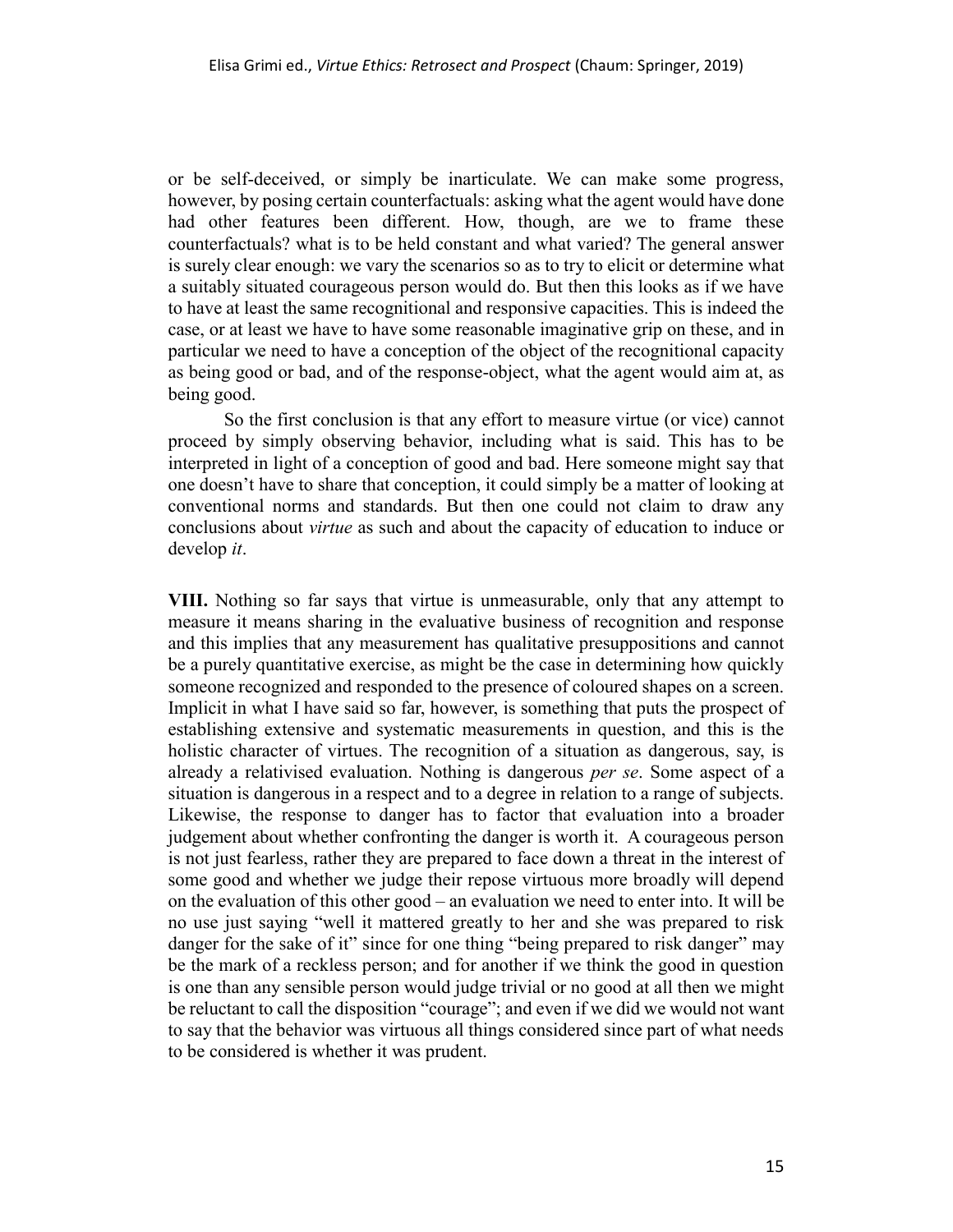Here I am not insisting upon the so-called "unity of the virtues": that you only have one if you have all; but only that no power of recognition and response is a virtue unless it is ordered in specific situations towards such good as should be aimed at in these circumstances, and if there are several possible goods then to the best of these, if there is one. And it cannot be so ordered unless it is under the direction of prudence or practical wisdom.

So what kind of measurement of virtue could be feasible? First, one would need to fashion a way of determining what would count as a virtue being present in someone. That has certain formal conditions. The subject has to have

1) a *conception* of a feature or state of affairs as having a positive or negative valency;

2) a *disposition* to protect or promote some good that is liable to be affected by that valency,

3) an *ability* to situate this conception and that disposition within a deliberative framework that has as its object some good.

Whether satisfying these conditions actually amounts to possession of virtue will depend on how this formal framework is completed in respect of its evaluative elements. Recall that a coward may recognize that a situation poses a threat, be disposed to protect his own skin, and be able, in virtue of having a broader end in view to conclude that he should run away. This conclusion is not guaranteed by the disposition since the latter may only incline and not determine, and be defeated by another fear, say that of being branded a coward.

It is not impossible to construct means of measuring virtue given what I have said about it, but it cannot be either a value free, a behaviouristic, or a determinate business. Here it may be helpful to think of the analogous situation of determining whether someone has a specific artistic ability, let us call it 'colour virtue' by which I mean the capacity to make fine colour discriminations and the ability to respond to these by acting with regard to shades and hues, typically by arranging them in certain ways - what in art criticism would be described as having a strong colour sensibility and palette. It is not impossible to say whether someone is better at this than another, or whether a process of aesthetic education or artistic training might effect improvements in these respects. Art teachers do this kind of thing much of the time. It would be quite unreasonable, however, to think that there might be a general framework and set of quantitative tests by which it could be determined unambiguously that certain actions demonstrated improvement in this aesthetic virtue. For, first, one's evaluations in this field would be those of a partial participant in the judgements one was trying to measure, and second that participant perspective would quickly reveal that what counts as virtue depends on other aesthetic factors, including what one would do in counter-factual situations and at later, possibly unrealized, stages which one imaginatively took into account in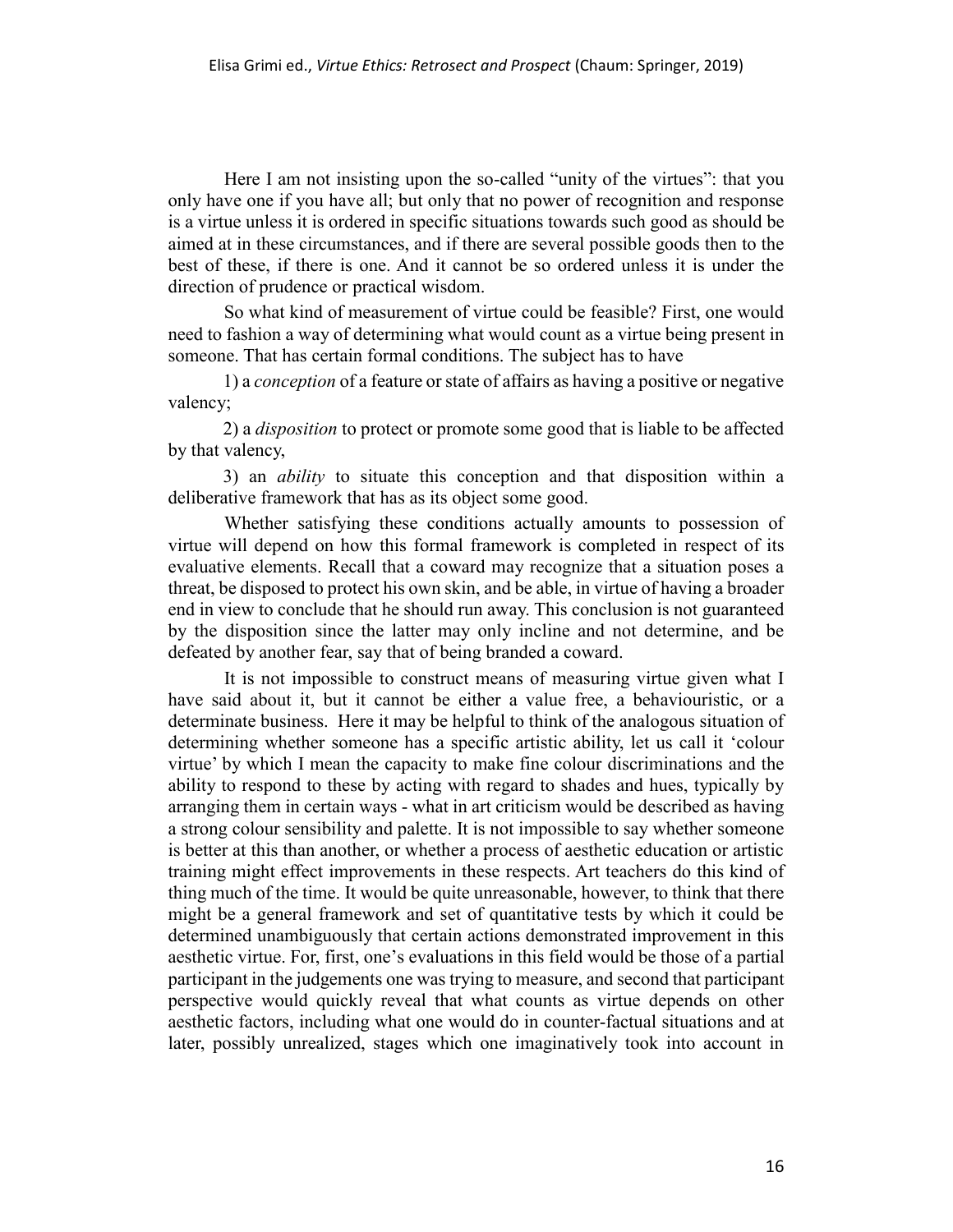deciding to act in such and such a way. None of this, however, gives reason for doubting that there is such as thing as aesthetic virtue. On the contrary the difficulties I have identified and discussed presuppose the reality of it. Returning to the prior and more familiar case and putting the matter somewhat paradoxically, one may say that encountering recurrent difficulties in developing methods for measuring its presence and extent may be good evidence for the reality of virtue.

**IX.** I have suggested, however, that virtue is only one part of what is involved in moral competence so let me return to the issue of the structure of moral thinking. The most common form of moral decision-making remains that of utilitarianism: looking to determine which of among the range of available courses in a given situation would produce the greatest utility (and factoring into the choice of action the relative probabilities of realizing the various outcomes). Beginning with Bentham and Mill utility was first identified with pleasure, then with happiness, and later by others also influenced by Sidgwick with either preference satisfaction or welfare. There is an evident oscillation here between subjective and objective conditions explicable by a concern to avoid two problems: first, that mere pleasure or satisfaction are themselves open to evaluation as good or bad depending upon their objects; but, second that happiness and welfare are contested notions and seemingly immeasurable.

More to the point, however, is the thought that utilitarianism instrumentalises individuals by treating their state as simply a component of overall utility and warranting harm and destruction for the sake of the general good. In recognition of this it has become increasingly common to observe that even where the promotion of welfare is at issue there are constraints in its pursuit arising from requirements of justice and respect for rights. Mill had written "happiness is the only thing desirable, as an end, all other things being desirable as means to that end"; but the fact is that we recognize, even where we choose to override other kinds of value, the desirability of which is not as means to happiness. In particular there is the idea that one should never treat others solely as means even for the sake of achieving a good. This idea of respect for persons lies behind, for example, the concern for providing information and securing consent, and again for observing privacy. But if utilitarianism is problematic in neglecting the integrity of the individual, the imperative of respect for others, understood as observing their autonomy, seems at risk of neglecting the demands of welfare and of failing to allow for the idea of legitimate paternalism.

An important lesson from the debates between advocates of these seemingly conflicting ethical outlooks is, I suggest, the need to recognize the inadequacy on one-dimensional moral thinking, both in respect of its deliverances on particular issues, but more importantly in its failure to recognize the plurality and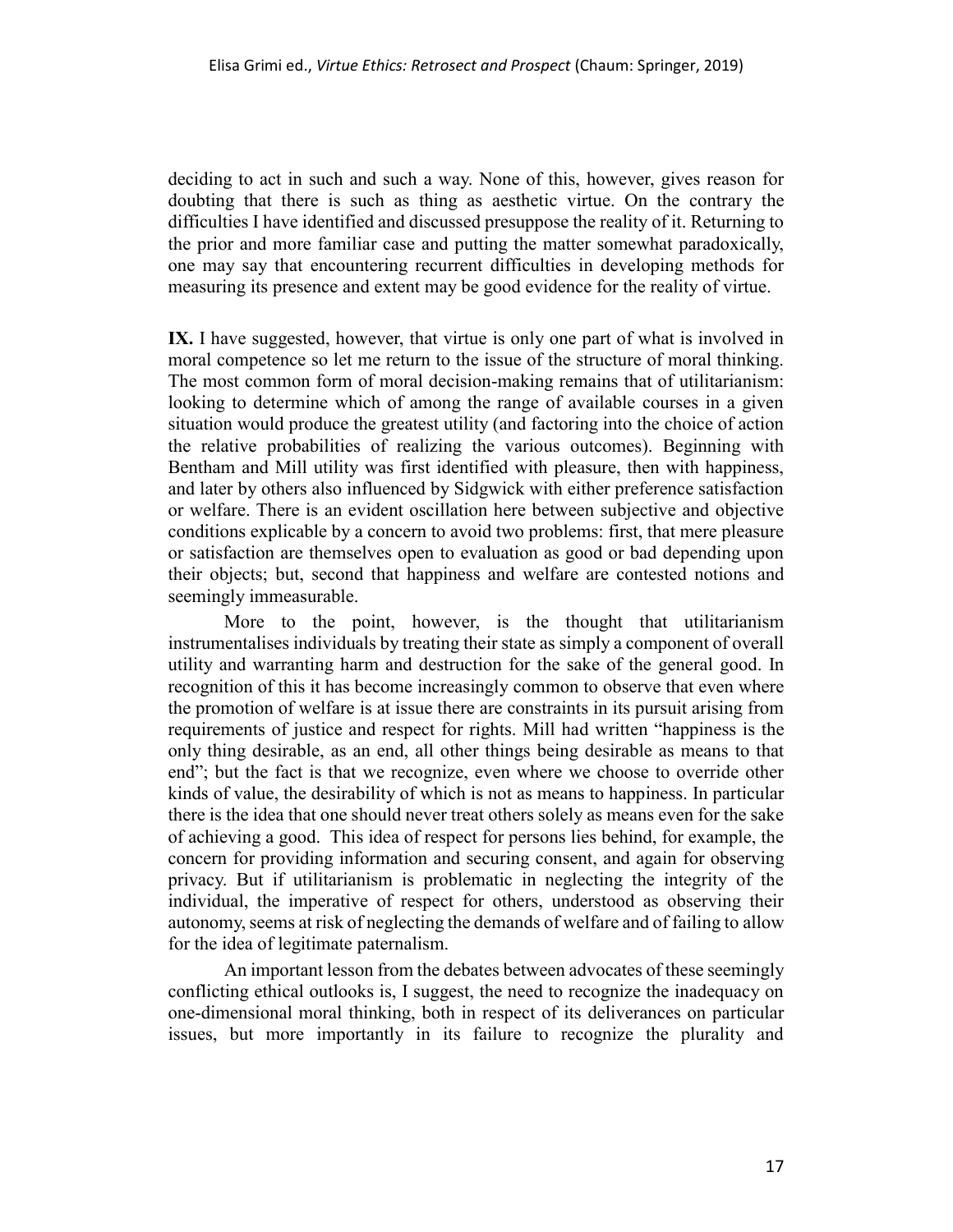incommensurability of kinds of moral considerations.<sup>23</sup> Furthermore, in addition to there being considerations deriving from the desirability of attaining human goods, and others deriving from demands of justice and respect there are also considerations relating to motivation and character. Mill himself recognizes this writing that:

It really is of importance, not only what men do, but also what manner of men they are that do it. … desires and impulses are as much a part of a perfect human being, as beliefs and restraints <sup>24</sup>

This third dimension of moral thinking corresponds, of course to the category, with I began, that of virtue. This is not simply acting in accord with the good (utility) or the right (duty) but with a certain quality of character. The logic of moral evaluation and deliberation is three dimensional; and there is a further feature which also indicates the need to bring diverse considerations into play: namely that when thinking about the good, and here it will be sufficient to take the case of that human well-being, it is necessary to distinguish between *promoting* that good and *protecting* it and to observe the asymmetry between them in the respect that the latter takes priority: *first do no harm*.

Morality, and moral consciousness, involves considerations external to agents' motivations, such as issues of welfare and autonomy. Measuring a subject's understanding and responsiveness to the demands of these is a complex issue and since the relation between the three kinds of considerations is not simply additive but interactive, the resulting complexity and variation renders the task of measuring moral competence all the more demanding, but that does not exclude as common practice confirms, the possibility of making evidenced-based comparative judgements; and surely that is enough for the purpose at hand. As Aristotle says in *Nicomachean Ethics* I, 3 (1094b):

«...we will speak adequately if we make things clear to the extent to which the subject matter allows, for precision is not to be found in all discussions alike...we must be satisfied then in speaking of such subjects to indicate the truth roughly and in outline form».

Such a way of speaking as well as often being indeterminate is always evaluatively engaged, which is part of the reason that there cannot be a science of ethics, or a scientific ethics; but far from undermining the presuppositions of moral thinking

 $23$  For discussion of these issues see Haldane, 2000, 2011 and 2013.

<sup>24</sup> Mill, 1859 Chapter II, 5.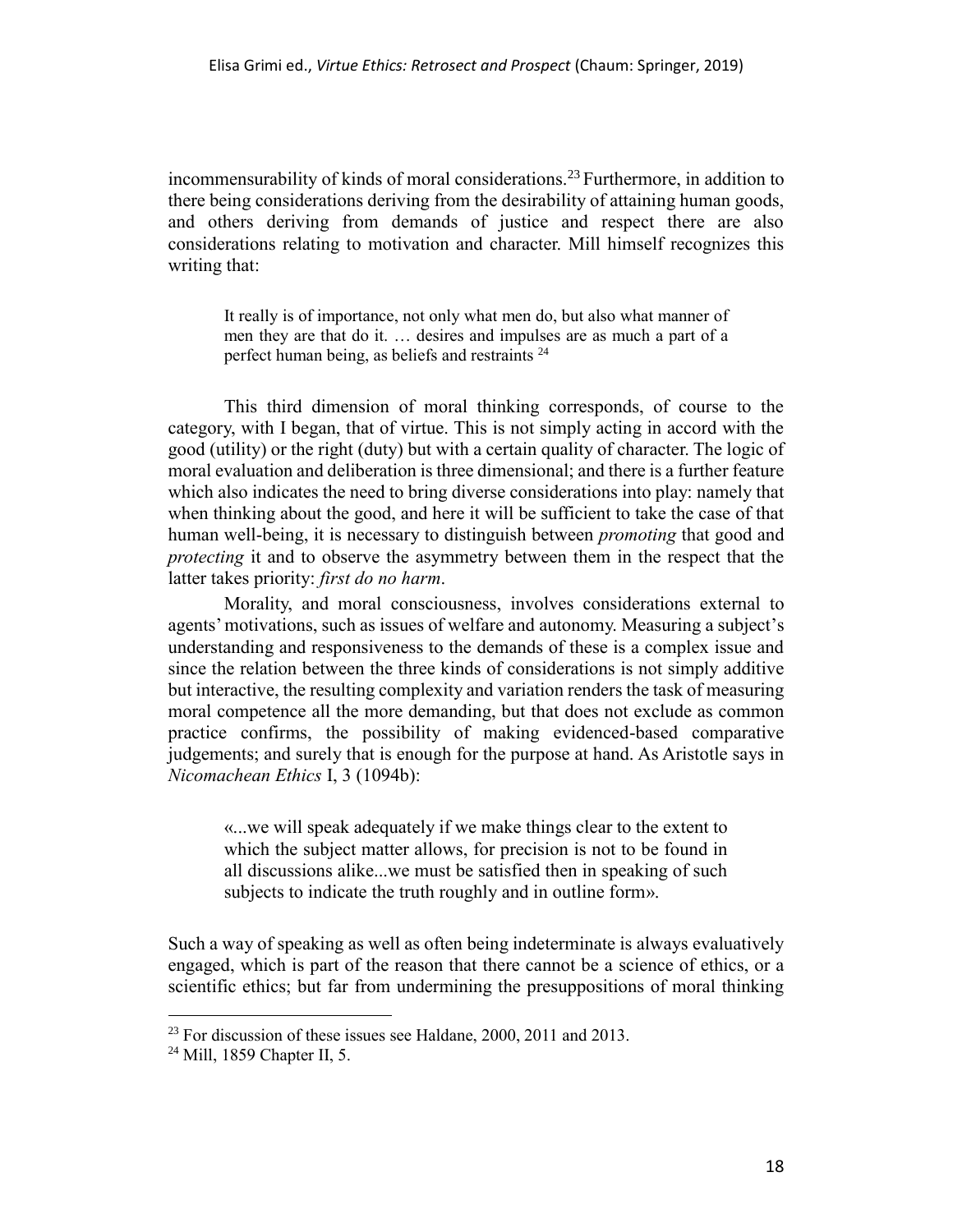this is further reason to believe that in respect of their openness and responsiveness to meaning and value, human persons cannot be scientifically described or explained. $25$ 

 $25$  For further discussion see Haldane, 1996.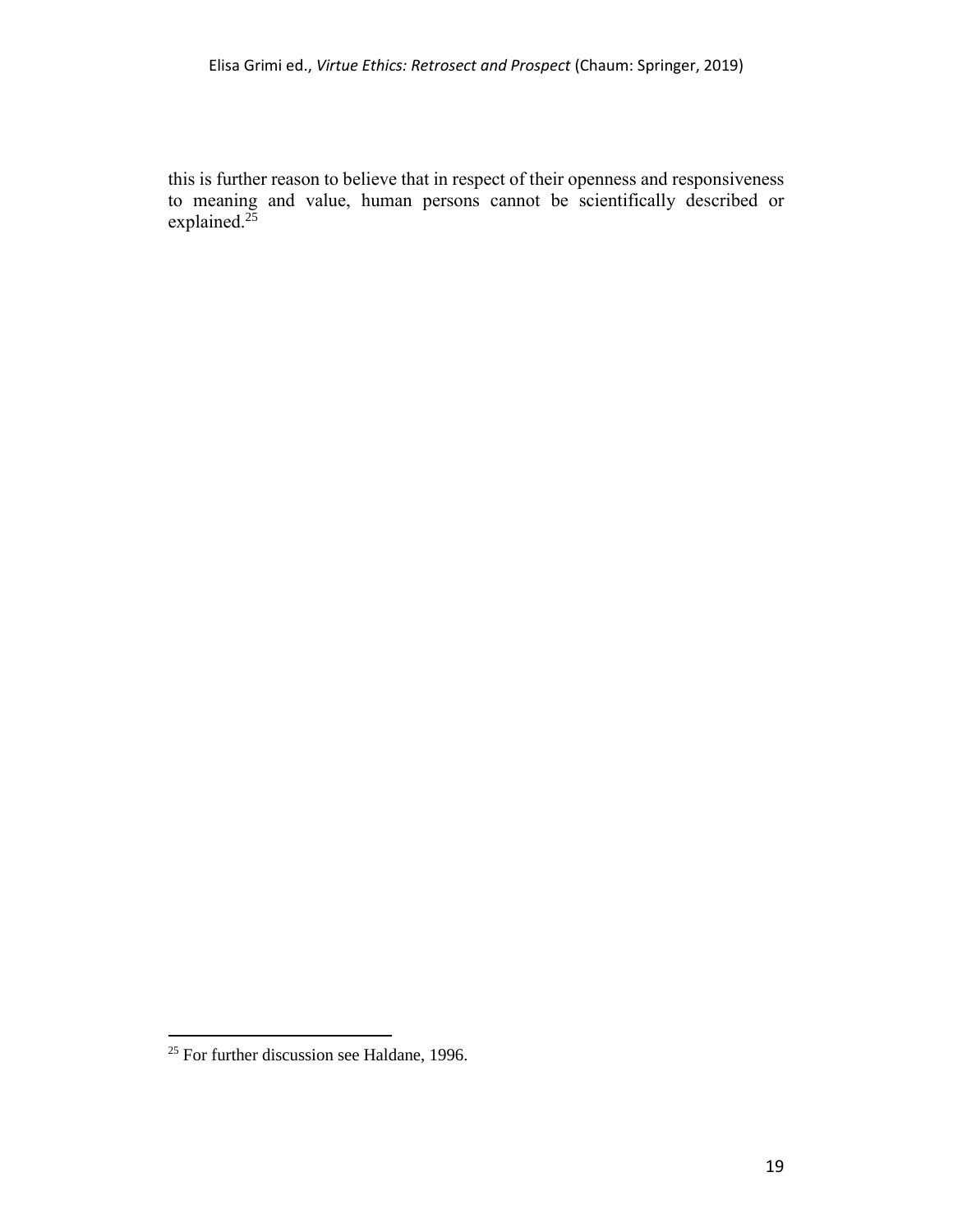## **References**

Anscombe, G.E.M, 1956. *Mr Truman's Degree*. Oxford: Oxonian Press.

—, 1957a "Intention" in *Proceedings of the Aristotelian Society*, 57, pp. 321-332.

—, 1957b *Intention*. Oxford Blackwell.

—,, 1958. "Modern Moral Philosophy", in *Philosophy*, 33, 124, pp. 1-19. Reprinted in Geach, Mary and Gormally, Luke (eds) 2005. *Human Life, Action and Ethics: Essays by G.E.M. Anscombe.* Exeter: ImprintAcademic.

Aquinas, Thomas, 1224/1922. *Summa Theologiae of St. Thomas Aquinas*, Second and Revised Edition, Literally translated by Fathers of the English Dominican Province. London: Burns Oates and Washbourne.

Doris, John, 1998. "Persons, Situations, and Virtue Ethics" *Nous* 32 (4) pp. 504- 530.

—, 2002. *Lack of Character: Personality and Moral Behavior*. Cambridge: Cambridge University Press.

Foot, Phillipa, 1965. "Review of *The Varieties of Goodness*", in *Philosophical Review*, 74 (2), pp. 240-244.

—, 1978, *Virtues and Vices*. Oxford: Blackwell.

Frege, Gottlieb, 1892. "Über Sinn und Bedeutung", *Zeitschrift für Philosophie und philosophische Kritik* 100 (1892) pp. 25–50.

Geach, Mary and Gormally, Luke (eds) 2008. *Faith in a Hard Ground: Essays on Religion, Philosophy and Ethics by G.E.M. Anscombe*. Exeter: ImprintAcademic.

Geach, Peter, 1977. *The Virtues*. Cambridge: Cambridge University Press.

Gormally, Luke, Albert Jones, David and Teichmann, Roger (eds) 2016. *The Moral Philosophy of Elizabeth Anscombe*. Exeter: ImprintAcademic.

Haldane, John., 1989. "Voluntarism and Realism in Medieval Ethics", in *Journal of Medical Ethics* 15, pp. 39-44.

—, 1991. "Medieval and Renaissance Ethics", in Singer, Peter (ed.) *A Companion to Ethics*. Oxford: Blackwell, pp. 133-146.

—, 1996. "Rational and Other Animals", in O'Hear, Anthony (ed.) *Verstehen and Humane Understanding*. Cambridge: Cambridge University Press, pp. 17-28.

—, 2000. "Being Human: Science, Knowledge and Virtue", in Haldane, John (ed.): *Philosophy and Public Affairs*. Cambridge: Cambridge University Press, pp. 189- 202.